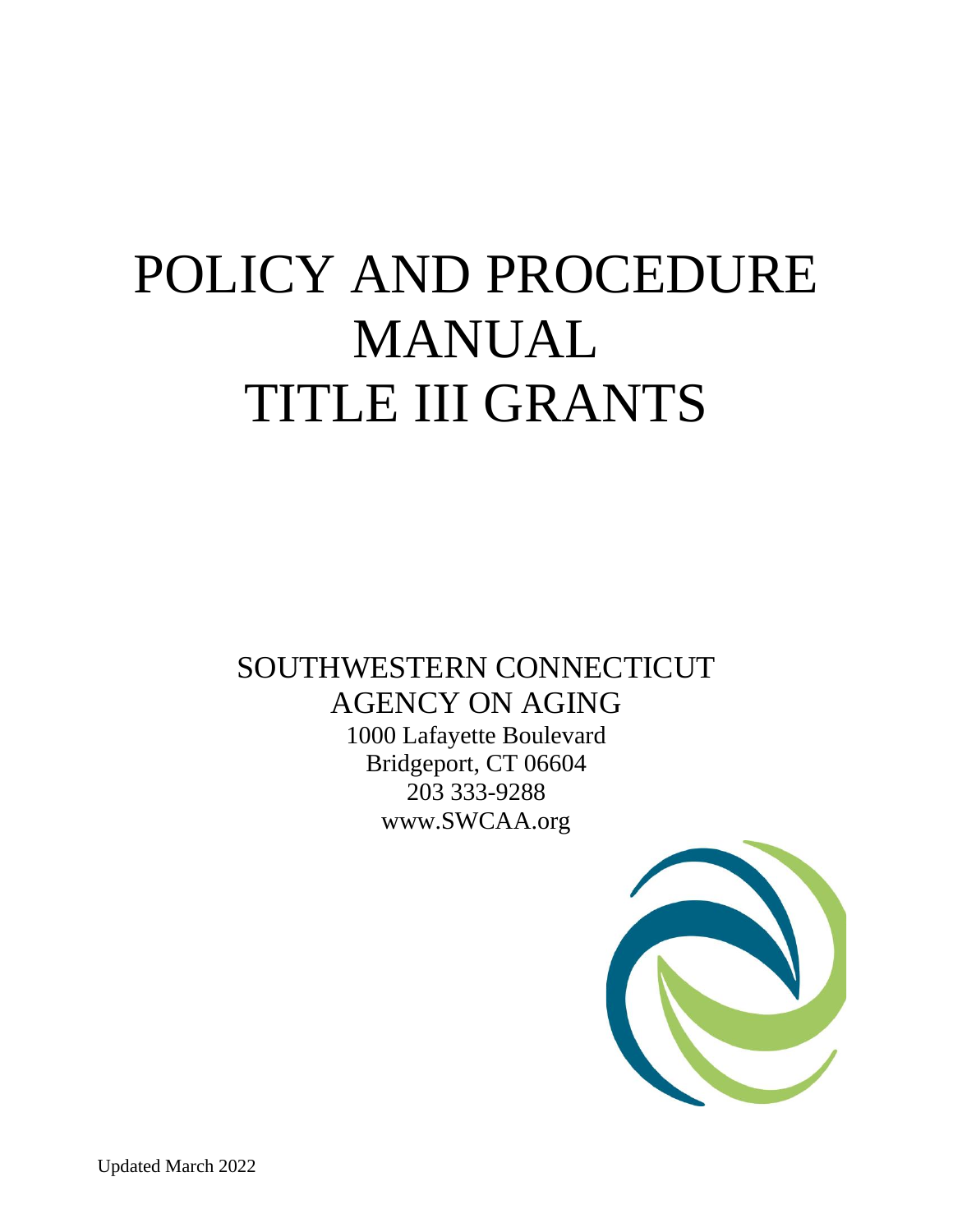# POLICY AND PROCEDURE MANUAL **TITLE III GRANTS** SOUTHWESTERN CONNECTICUT AGENCY ON AGING

# **TABLE OF CONTENTS**

| A.<br><b>B.</b><br>C.<br>D.<br>II.<br>Ш.<br>A.<br><b>B.</b><br>C.<br>D.<br>Ε.<br>IV.<br>A.<br><b>B.</b><br>$\mathcal{C}$ .<br>D.<br>E.<br>F.<br>G.<br>H.<br>V.<br>A. | <b>B.</b><br>C.<br>D.<br>E. | I. |  |  |  |  |  |
|----------------------------------------------------------------------------------------------------------------------------------------------------------------------|-----------------------------|----|--|--|--|--|--|
|                                                                                                                                                                      |                             |    |  |  |  |  |  |
|                                                                                                                                                                      |                             |    |  |  |  |  |  |
|                                                                                                                                                                      |                             |    |  |  |  |  |  |
|                                                                                                                                                                      |                             |    |  |  |  |  |  |
|                                                                                                                                                                      |                             |    |  |  |  |  |  |
|                                                                                                                                                                      |                             |    |  |  |  |  |  |
|                                                                                                                                                                      |                             |    |  |  |  |  |  |
|                                                                                                                                                                      |                             |    |  |  |  |  |  |
|                                                                                                                                                                      |                             |    |  |  |  |  |  |
|                                                                                                                                                                      |                             |    |  |  |  |  |  |
|                                                                                                                                                                      |                             |    |  |  |  |  |  |
|                                                                                                                                                                      |                             |    |  |  |  |  |  |
|                                                                                                                                                                      |                             |    |  |  |  |  |  |
|                                                                                                                                                                      |                             |    |  |  |  |  |  |
|                                                                                                                                                                      |                             |    |  |  |  |  |  |
|                                                                                                                                                                      |                             |    |  |  |  |  |  |
|                                                                                                                                                                      |                             |    |  |  |  |  |  |
|                                                                                                                                                                      |                             |    |  |  |  |  |  |
|                                                                                                                                                                      |                             |    |  |  |  |  |  |
|                                                                                                                                                                      |                             |    |  |  |  |  |  |
|                                                                                                                                                                      |                             |    |  |  |  |  |  |
|                                                                                                                                                                      |                             |    |  |  |  |  |  |
|                                                                                                                                                                      |                             |    |  |  |  |  |  |
|                                                                                                                                                                      |                             |    |  |  |  |  |  |
|                                                                                                                                                                      |                             |    |  |  |  |  |  |
|                                                                                                                                                                      |                             |    |  |  |  |  |  |
|                                                                                                                                                                      |                             |    |  |  |  |  |  |
|                                                                                                                                                                      |                             |    |  |  |  |  |  |
|                                                                                                                                                                      |                             |    |  |  |  |  |  |
|                                                                                                                                                                      |                             |    |  |  |  |  |  |
|                                                                                                                                                                      |                             |    |  |  |  |  |  |
|                                                                                                                                                                      |                             |    |  |  |  |  |  |
|                                                                                                                                                                      |                             |    |  |  |  |  |  |
|                                                                                                                                                                      | VI.                         |    |  |  |  |  |  |
|                                                                                                                                                                      | A.                          |    |  |  |  |  |  |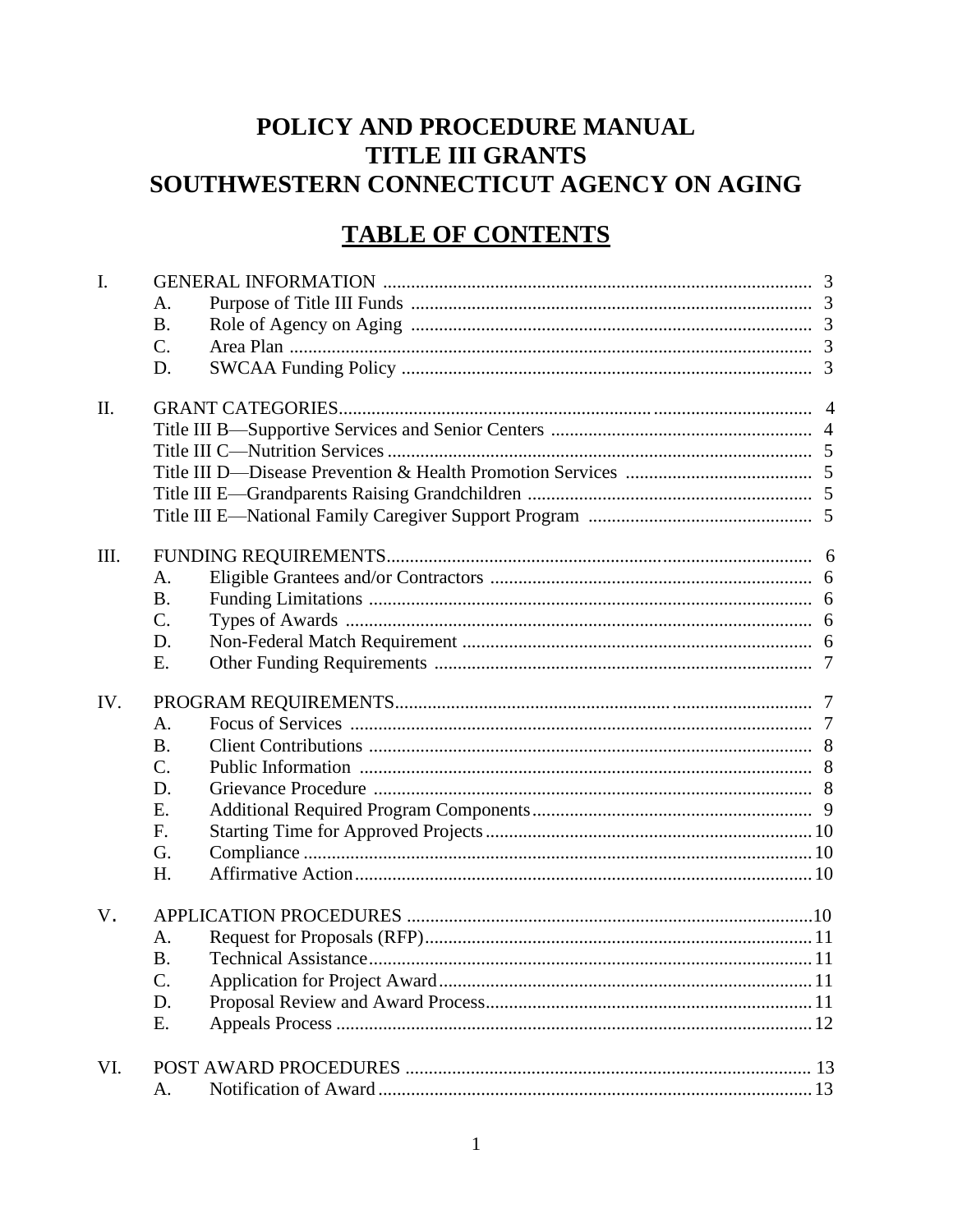|      | Β.                          |  |  |
|------|-----------------------------|--|--|
|      |                             |  |  |
|      | D.                          |  |  |
|      | E.                          |  |  |
|      | $\mathbf F$                 |  |  |
|      |                             |  |  |
| VII. |                             |  |  |
|      | A.                          |  |  |
|      | <b>B.</b>                   |  |  |
|      | $\mathcal{C}_{\mathcal{C}}$ |  |  |
|      | D.                          |  |  |
|      | Е.                          |  |  |
|      | F.                          |  |  |
|      |                             |  |  |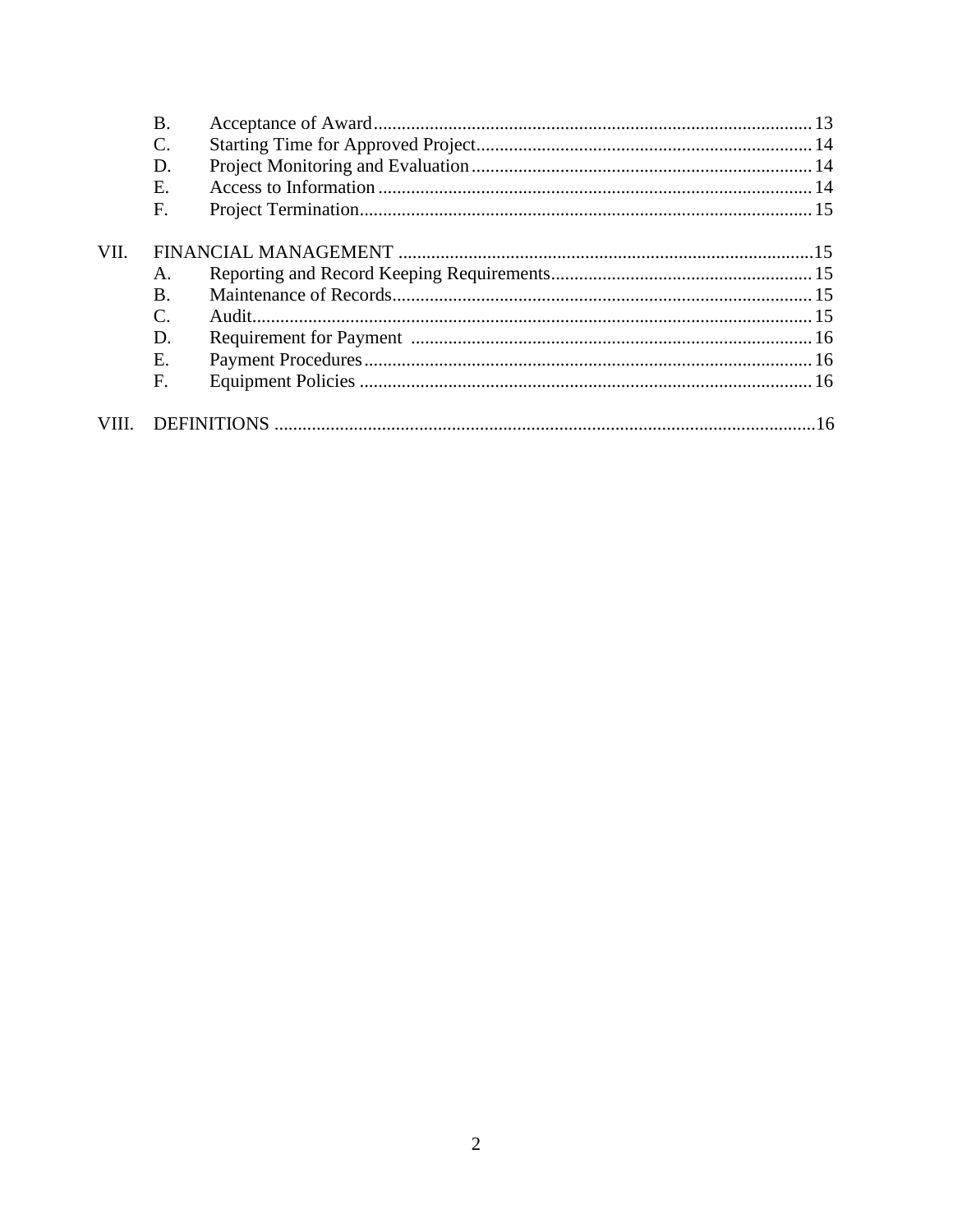# **I. GENERAL INFORMATION**

# A. Purpose of Title III Funds

The purpose of Title III of the Older Americans Act of 1965, as amended, is to encourage and assist state and local agencies in the development of comprehensive and coordinated systems to serve older individuals through cooperative planning and the provision of supportive services in order to:

- secure and maintain maximum independence and dignity in a home environment for older persons capable of self-care with appropriate supportive services;
- remove individual and social barriers to economic and personal independence for older individuals;
- provide a continuum of care for vulnerable older individuals; and
- secure the opportunity for older individuals to receive community-based long-term care services.

# B. Role of Agency on Aging

The role of the Southwestern Connecticut Agency on Aging, hereinafter "SWCAA" or "the Agency on Aging", is to plan, coordinate, and advocate for the development of a comprehensive service delivery system to meet the needs of older residents of the 14-town southwestern Connecticut area. The functions of the Agency on Aging include:

- Assessment of needs
- Establishment of objectives and priorities
- Distribution of federal and state funds for key services
- Coordination of services
- Development of resources
- Monitoring and evaluation of programs
- Collection and dissemination of information
- Technical assistance and training
- Leadership and advocacy
- Public information and assistance

# C. Area Plan

Specific goals and objectives are set by SWCAA in an Area Plan which establishes priorities for a 4-year planning period. In order to be funded, proposed projects must address one or more of the objectives listed in the SWCAA Area Plan. A summary of the Area Plan can be viewed at www.SWCAA.org.

# D. SWCAA Funding Policy

SWCAA has clear funding priorities that focus on serving older adults throughout its catchment area with particular attention given to low-income and minority individuals.

SWCAA's decision-making process is designed to:

- Fairly and consistently evaluate grantees;
- Emphasize meaningful outcomes;
- Include new program applicants; and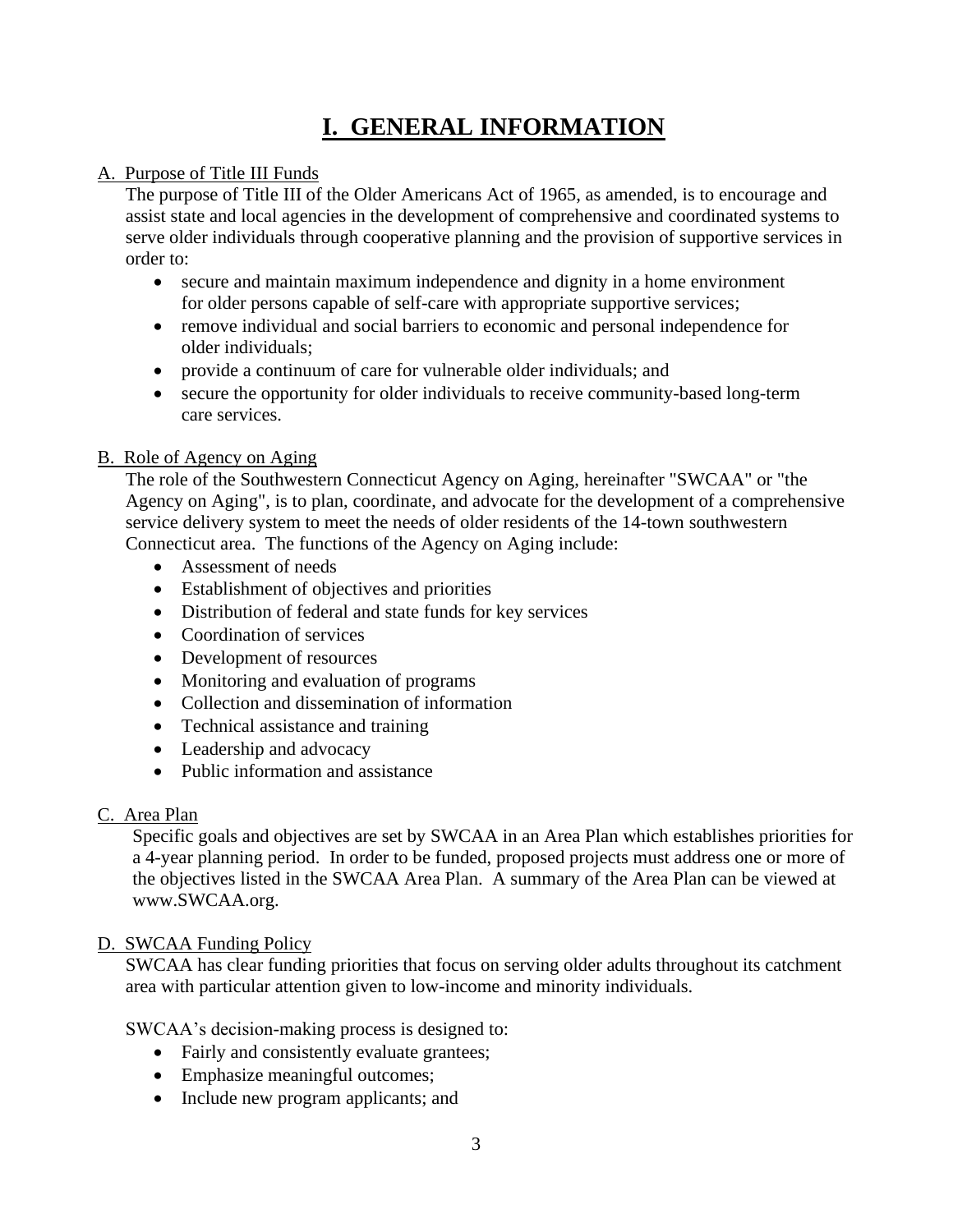• Require competence from its grantees.

SWCAA will establish timelines and formulas according to which applicants may reasonably anticipate funding.

Components of SWCAA funding policy:

- 1. SWCAA will work with local and regional planning bodies of the area in its planning for the allocation process for Title III funding.
- 2. All projects must address needs and priorities established in the Area Plan.
- 3. Projects will be funded contingent on available funding and the geographic distribution of elderly populations.
- 4. Projects will be evaluated based on the following criteria:
	- a. the clientele served;
	- b. administrative and programmatic effectiveness; and
	- c. ability to secure additional resources.
- 5. Services will be funded by performance-based contracts.
- 6. If a competitive bidding process is necessary for a specific area or need, the Agency on Aging reserves the right to:
	- a. Reject any or all bids:
		- 1. Any bid may be rejected if it is too high
		- 2. Any bid may be rejected if it does not meet specifications or if it is incomplete.
	- b. Solicit new bids if no acceptable bids are received.
	- c. Accept non-competitive bids and negotiate price and/or specifications if service is available from only one source; or public emergency exists; or, after solicitation, competition is determined to be inadequate.

# **II. GRANT CATEGORIES**

See each year's Request for Proposals for details of funding priorities established for that fiscal year.

Title III B—Supportive Services and Senior Centers

- 1. *Access Services.* Helping seniors gain access to available services through information & assistance, outreach, transportation, and health (including behavioral health) services
- 2. *Legal Services*
- 3. *In-home Services.* Homemaker, home health aide, visiting and telephone reassurance, adult day care, chore, minor home modification, personal care services and other supportive services that assist older individuals in living independently in a home environment
- 4. Multipurpose senior center activities with preference for focal points designated by SWCAA
- 5. Services designed to assist older persons in avoiding institutionalization, including preinstitutionalization evaluation and screening, home health and other in-home services and supportive services to families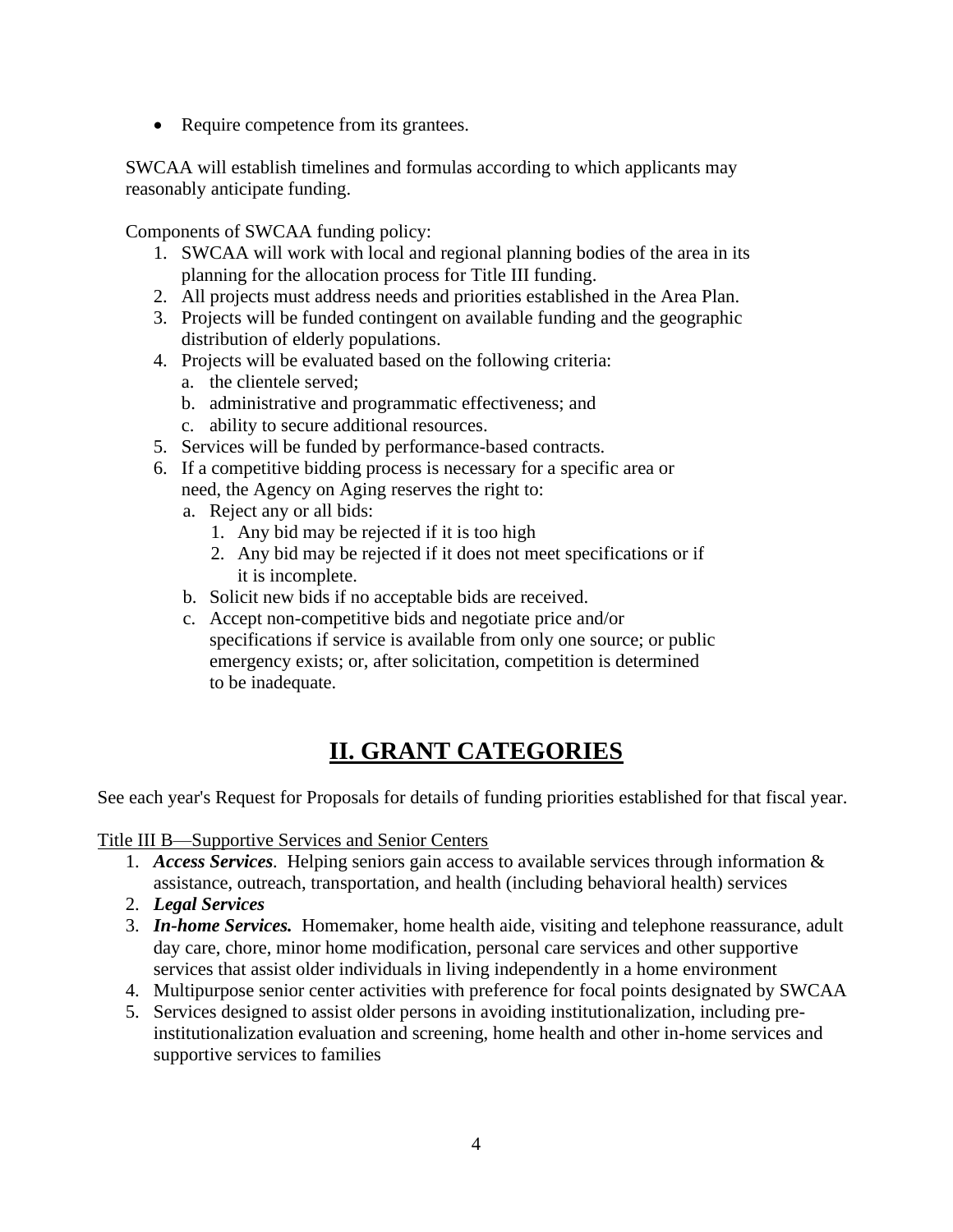- 6. Services designed to assist older persons to obtain adequate housing, including residential repairs, adaptation to meet the needs of older persons with physical disabilities, and installation of security devices
- 7. Mental health services
- 8. Dental services
- 9. Any other services deemed necessary for the general welfare of older persons; including:
	- assistive services and technology devices
	- crime prevention
	- employment services
	- prevention of abuse
	- guardians or representative payees
	- programs providing interaction with students
	- dissemination of information about life-long learning programs
	- preretirement counseling

Priority for Title III-B funds will be given to proposals which address the three national priority areas established by the Older Americans Act of Access, Legal, and In-Home Services.

#### Title III C—Nutrition Services

See The Elderly Nutrition Program Policies and Application Instructions for policies and procedures concerning nutrition services, available at [www.ctagenciesonaging.org.](http://www.ctagenciesonaging.org/) See [www.SWCAA.org/Funding](http://www.swcaa.org/Funding) Opportunities for details on the Title III C-Nutrition Services RFP.

#### Title III D—Disease Prevention & Health Promotion Services

All Title III D funded programs must replicate programs that meet the Administration on Aging's highest-level criteria for evidence-based programs. For current information about eligible evidence-based programs please go to [https://www.ncoa.org/professionals/health/center-for](https://gcc02.safelinks.protection.outlook.com/?url=https%3A%2F%2Fwww.ncoa.org%2Fprofessionals%2Fhealth%2Fcenter-for-healthy-aging%2Fevidence-based-programs&data=04%7C01%7CSarah.Gauger%40ct.gov%7Ce8091649c6964dc6983808d9f710b384%7C118b7cfaa3dd48b9b02631ff69bb738b%7C0%7C0%7C637812473369362661%7CUnknown%7CTWFpbGZsb3d8eyJWIjoiMC4wLjAwMDAiLCJQIjoiV2luMzIiLCJBTiI6Ik1haWwiLCJXVCI6Mn0%3D%7C3000&sdata=FXWRP0IHws8ciyM20MC%2BOhhfIoEogtpa6o1%2FWJVBSuY%3D&reserved=0)[healthy-aging/evidence-based-programs](https://gcc02.safelinks.protection.outlook.com/?url=https%3A%2F%2Fwww.ncoa.org%2Fprofessionals%2Fhealth%2Fcenter-for-healthy-aging%2Fevidence-based-programs&data=04%7C01%7CSarah.Gauger%40ct.gov%7Ce8091649c6964dc6983808d9f710b384%7C118b7cfaa3dd48b9b02631ff69bb738b%7C0%7C0%7C637812473369362661%7CUnknown%7CTWFpbGZsb3d8eyJWIjoiMC4wLjAwMDAiLCJQIjoiV2luMzIiLCJBTiI6Ik1haWwiLCJXVCI6Mn0%3D%7C3000&sdata=FXWRP0IHws8ciyM20MC%2BOhhfIoEogtpa6o1%2FWJVBSuY%3D&reserved=0)

#### Title III E—Grandparents Raising Grandchildren

Supportive services for grandparents or older individuals who are relative caregivers (aged 55 and older) of a child who is not more than 18 years of age or who is an individual with a disability. Priority shall be given to caregivers who provide care for children with severe disabilities. Services may include:

- 1. Information about available resources and services;
- 2. Case management, assistance locating and accessing services;
- 3. Individual counseling;
- 4. Support group; and
- 5. Caregiver training.

#### Title III E—National Family Caregiver Support Program

Supportive services for family caregivers (aged 19 or older) or other individuals who are informal providers of in-home and community care to an individual aged 60 or older. Priority shall be given to family caregivers who provide care for individuals with Alzheimer's disease and related disorders. Services may include:

1. Information about available caregiver resources and services;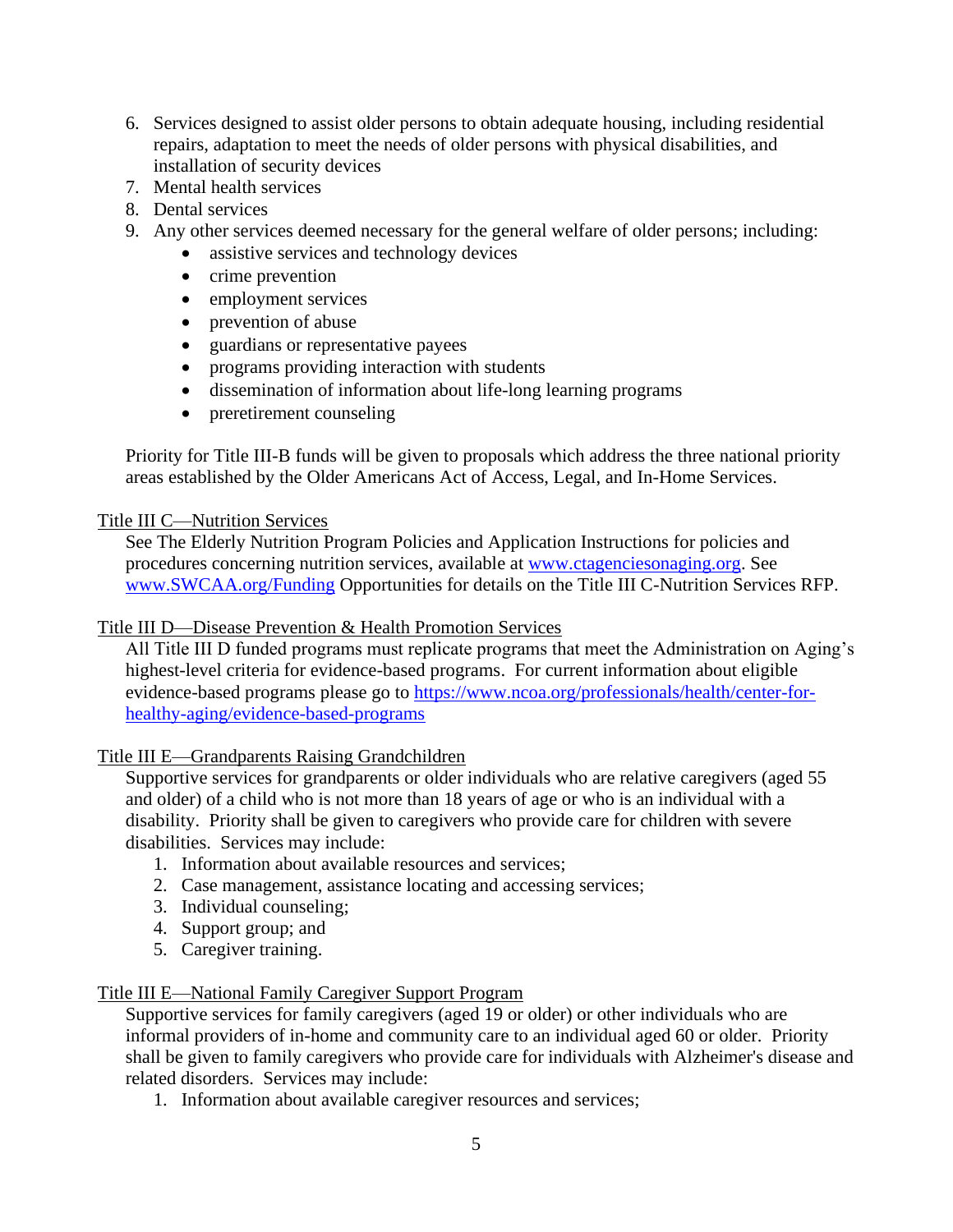- 2. Case management, assistance locating and accessing caregiver services;
- 3. Individual counseling;
- 4. Support group; and
- 5. Caregiver training.

# **III. FUNDING REQUIREMENTS**

#### A. Eligible Grantees and/or Contractors

General subgrantee requirements:

- 1. Provide services within the AAA catchment area
- 2. 501(c)3 non-profit, or private not-for profit
- 3. Must be in good-standing with Secretary of State

### B. Funding Limitations

- 1. The amount of available Title III funding depends on federal Older Americans Act funding determined by Congress and matching state funding approved by the Connecticut legislature each year. **Awards are contingent on the receipt of federal and state funding by SWCAA from the State Unit on Aging.** The amount of funds available will be estimated when original awards are made. When funding levels are final, grant awards may be adjusted, if necessary.
- 2. The maximum award allowed for any one project is \$50,000, and no more than \$100,000 shall be awarded to any single applicant as identified by a Federal Employer Identification Number across all funding categories per fiscal year except under extraordinary circumstances. 20% of the total estimated funds available for awards in any one fiscal year shall be earmarked for new projects addressing a new solution to an identified need in the SWCAA Area Plan. If no new projects are approved for funding, the earmarked funds shall be awarded through the regular allocations process.
- 3. Funding amounts for grants and contracts will be approved for one year at a time. Prior to the award of additional support for any subsequent year, SWCAA will conduct an on-site or virtual evaluation of the project and review MIS and financial reporting to determine if the objectives of the project are being met. The decision to continue funding of projects is based on the current SWCAA funding policy, the availability of funds, and the performance of the project, including progress made to secure other continuing funding resources.

# C. Types of Awards

Title III funds may be awarded in the following formats:

- 1. Grant—An agreement between two parties whereby financial assistance is provided to carry out a specific project, service, or activity. Grant funds are disbursed during the fiscal year based on project expenditures; or
- 2. Performance-based Contract—An agreement between two parties whereby a specific service is purchased at a pre-determined rate. Grant funds are disbursed during the fiscal year at an agreed-upon unit rate based on the number of services reported.

# D. Non-Federal Match Requirement

All Title III B and Title III E funded projects must include matching funding from non-federal sources. These may be either cash or in-kind services, such as building space, utilities, personnel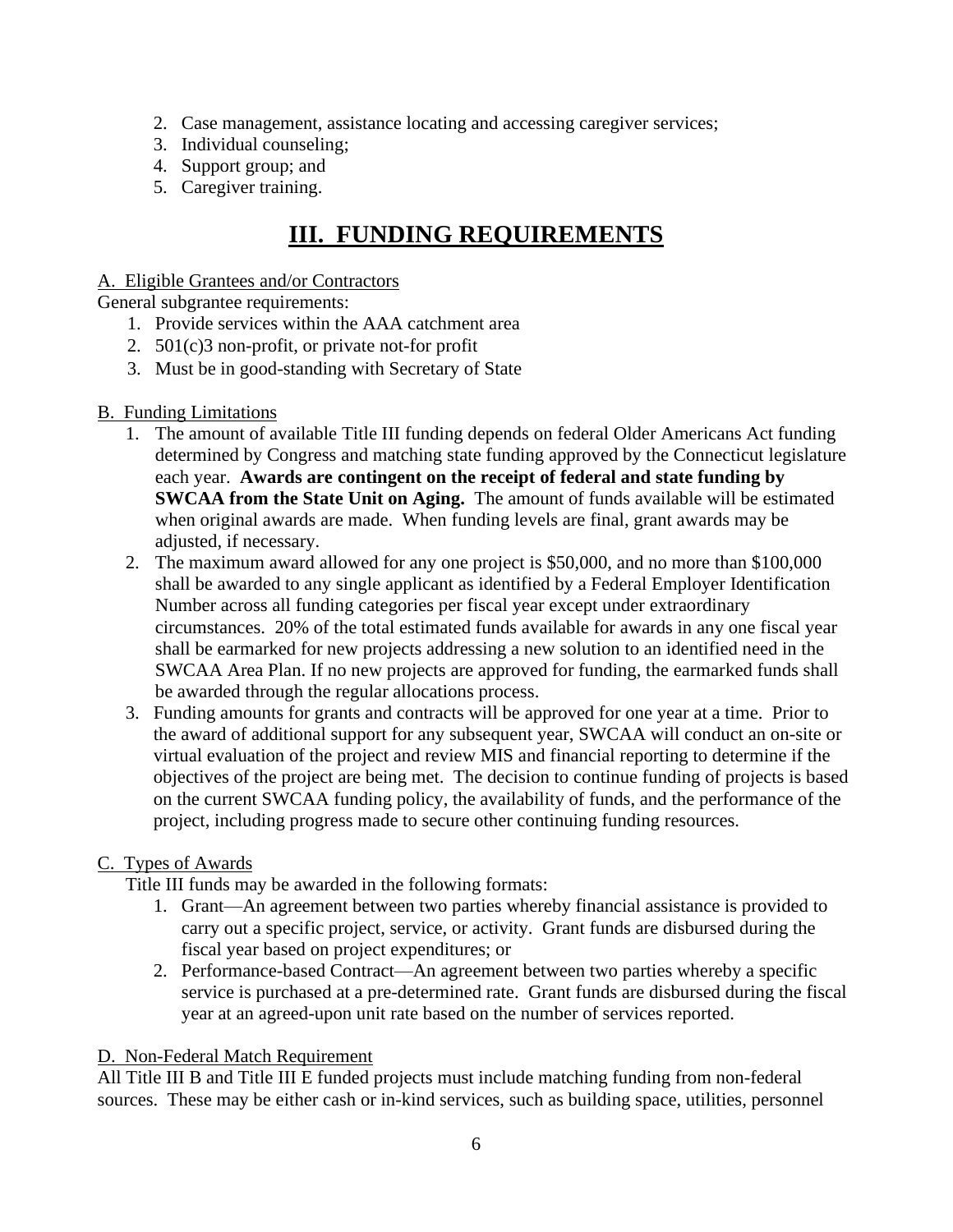time, equipment, etc., that are not being used as a match for another federal program. In-kind services shall be valued using standard guidelines, go to IndependentSector.org for the standard value of volunteer time. Community Development Block Grant funds are the only federal funds that may be used as match. Project income such as third-party reimbursements, fees, etc., is allowable as non-federal match. Client contributions may not be included in non-federal match.

- 1. Non-federal match for Title III B must be at least 15% of the total project budget
- 2. Non-federal match for Title III D 0%
- 3. Non-federal match for Title III E- must be at least 25% of the total project budget

This policy does not guarantee continued funding or funding at the level requested for any applicants. Projects will be funded contingent on available funding and on a favorable evaluation. However, projects will not be considered for funding if they do not meet the minimum match requirement.

# E. Other Funding Requirements

- 1. Title III grant funds shall supplement, not supplant, federal, state or local funds; and may not be used to replace current funding from other sources.
- 2. Clients who are Medicaid or CHCPE eligible should not utilize Title III funds to receive Medicaid-eligible services.
- 3. Providers must continue to seek other sources of funding for their project from private or other public sources. Gifts and other grants from foundations, corporations, etc., should be used to enhance the project and should be reported as non-federal match.
- 4. Costs incurred prior to the beginning of the award may not be included in project budgets or expenditure reports.
- 5. Indirect costs must be calculated by one of the following:
	- Federally negotiated indirect cost rate (must be documented);
	- De minimus rate of 10% of modified total direct costs; or
	- A negotiated rate based on actual costs included in project budget may be considered.
- 6. Any Title III funds not earned in the approved project period shall be returned to the Agency on Aging within sixty (60) days following the end of the funding period.
- 7. Payments are made by direct deposit (ACH), usually by the  $1<sup>st</sup>$  of the month. Grantees will be required to provide necessary account and contact information to facilitate ACH payment.

# **IV. PROGRAM REQUIREMENTS**

# A. Focus of Services

- 1. All persons 60 or over are eligible for services funded through the Older Americans Act.
- 2. Priority shall be given to those activities and services which assist and benefit target group older persons with the greatest economic and social needs, with particular attention to lowincome and minority individuals, older individuals with limited English proficiency, participants with severe disabilities, older individuals at risk for institutional placement, participants with Alzheimer's and related disorders, and older individuals residing in rural areas. Applicants must be able to serve low-income and minority older persons at least in proportion to their representation in the total elderly population within their service area and must have a plan for outreach to these populations. Census data for southwestern Connecticut is available through www.SWCAA.org.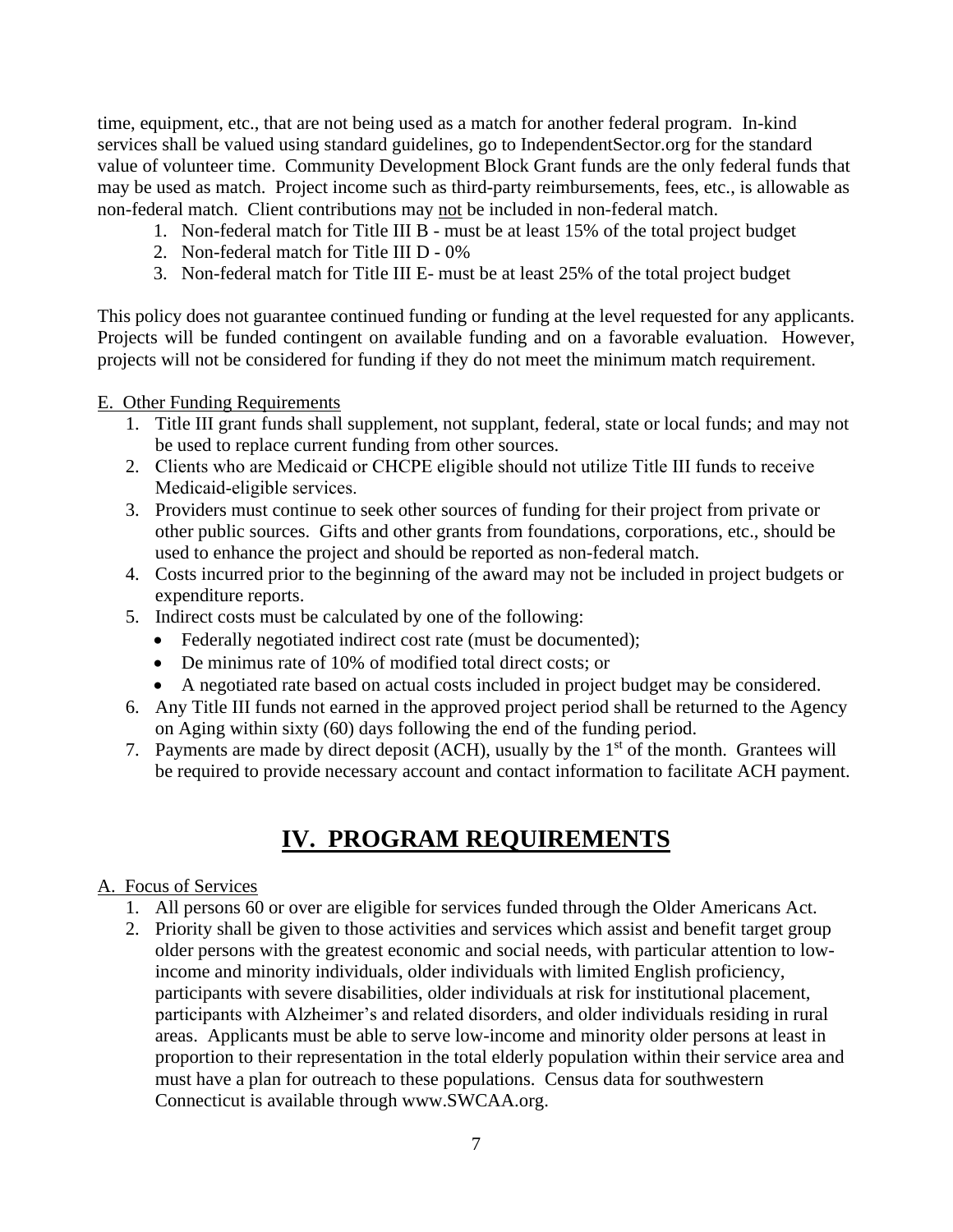- 3. Clients served by funded projects must live in, or receive services in, one of the fourteen towns served by SWCAA: Bridgeport, Darien, Easton, Fairfield, Greenwich, Monroe, New Canaan, Norwalk, Stamford, Stratford, Trumbull, Weston, Westport, and Wilton.
- 4. All projects must address at least one need identified in the SWCAA Area Plan and must provide a service defined in one of the lists of "Service Definitions". See [www.SWCAA.org](http://www.swcaa.org/)
- 5. Clients who are Medicaid or CHCPE eligible should not utilize Title III funds to receive Medicaid-eligible services.

## B. Client Contributions

A copy of each funded organization's Client Contributions Procedure and the method by which it will be made known to individuals seeking or currently receiving services shall be on file at the SWCAA office. Individuals who benefit from funded services shall be given the opportunity to contribute to all or part of the cost of the services provided. However, the method of solicitation must be non-coercive, means testing may not be utilized, and no older person shall be denied services because of his or her failure to contribute to all or part of the cost of such service. The amount of each individual's contribution shall be kept confidential. Appropriate procedures must be in place to safeguard and account for all contributions. Client contributions may **not** be used as non-federal match. All collected contributions must be used to expand the service for which the contributions were given and to supplement (not supplant) Title III funds received.

#### C. Public Information

All publicity about a Title III-funded project must:

- 1. identify SWCAA and the Older Americans Act as a funding source; e.g., "This project (program, service) is funded in part by the federal Older Americans Act through the Southwestern Connecticut Agency on Aging,"
- 2. include a statement that all older persons (60 or over) are eligible for services under the approved project, and
- 3. any reference to the funded project on the Provider's website shall include a URL link to www.SWCAA.org.

#### D. Grievance Procedure

As required by the Older Americans Act, the Agency on Aging has established a grievance procedure for older individuals who are dissatisfied with or denied services. All organizations funded by SWCAA are required to adopt a grievance procedure which allows appeal to the organization's Board of Directors or equivalent body to hear, on an impartial basis, the nature of the complaint and to respond accordingly.

A copy of each funded organization's Client Grievance Procedure and the method by which it will be made known to individuals seeking or currently receiving services shall be on file at the SWCAA office. A written determination shall be given to the complainant together with information stating that if the individual remains dissatisfied, the complaint may be taken to the Agency on Aging.

Upon receipt of the unresolved complaint, a committee appointed by the SWCAA Board, with representation from its Board and Advisory Council, shall hold a hearing for the purpose of receiving testimony from the individual filing the complaint and documentation from the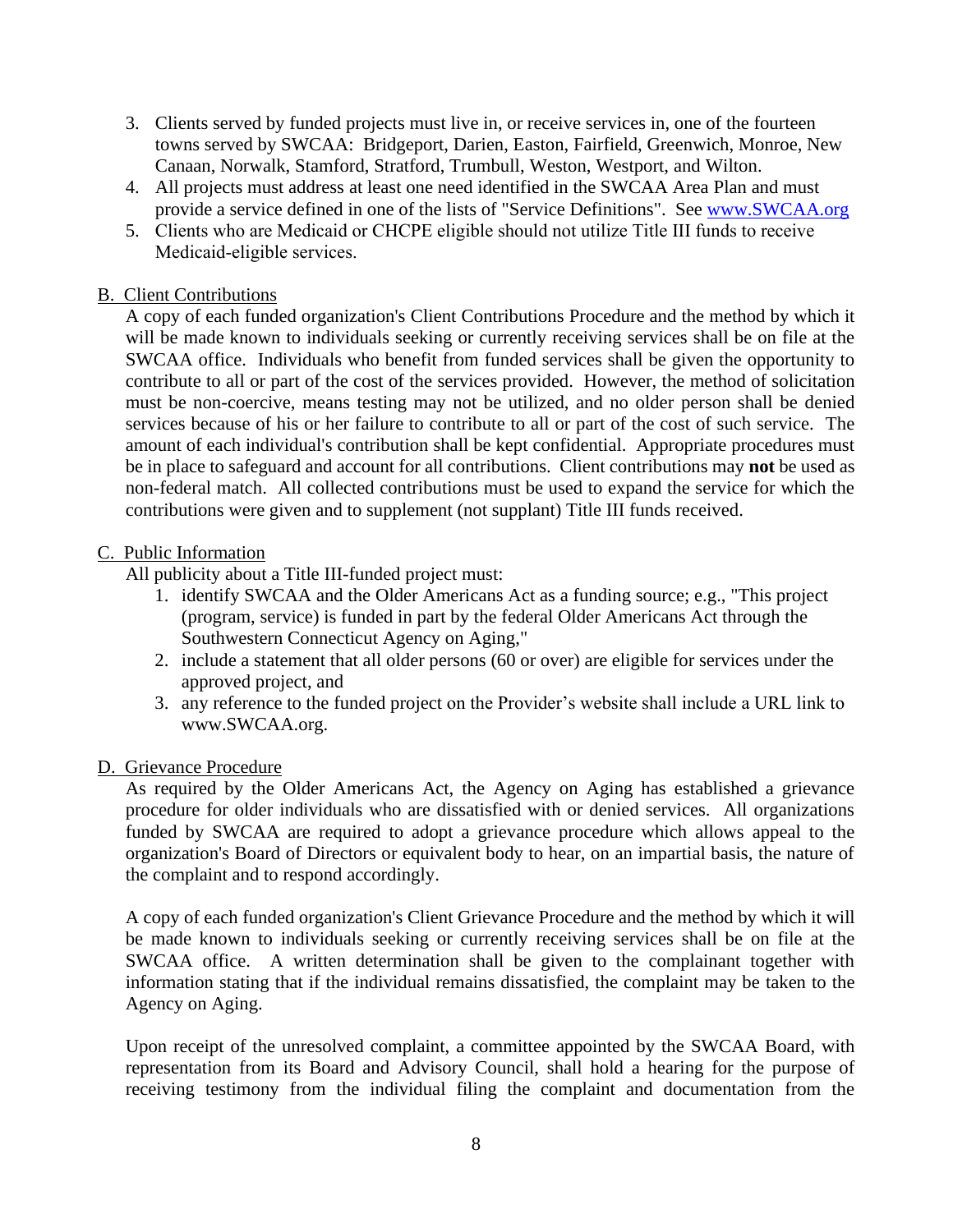organization against which the complaint is filed. If the matter is not resolved by the committee to the satisfaction of the individual, the complainant has thirty days to file further evidence to be heard by the SWCAA Board of Directors.

If the matter is not resolved by the SWCAA Board of Directors to the satisfaction of the individual, the complainant may appeal to the State Unit on Aging.

In the case of a denial of services due to alleged discrimination, clients are encouraged to contact the State Unit on Aging about such complaint.

### E. Additional Required Program Components

Every funded project must:

- 1. submit monthly claims in SWCAA's online data portal (Grantee Gateway) and submit Form 5s for each new participant;
- 2. have a defined system to obtain client input about the services provided. The system must include methods to solicit, review, and take appropriate action on comments from project participants;
- 3. have a defined plan to conduct outreach efforts that will identify individuals eligible for assistance under Title III of the Older Americans Act, with special emphasis on reaching those with the greatest economic and social needs (with particular attention to lowincome minority individuals);
- 4. assure that no information about, or obtained from, an individual receiving a SWCAAfunded service shall be disclosed in a form that identifies the individual without the written informed consent of that individual or his or her legal representative. Disclosure required by court order or for other program monitoring by authorized federal, state, or local monitoring agencies or for use in the State Unit on Aging's MIS is considered part of the monitoring system and providers are required to disclose this information without the informed consent of the individual or authorized representative;
- 5. where possible and appropriate, make arrangements for the availability of service to older persons in weather-related emergencies;
- 6. assist clients in taking advantage of benefits under other programs;
- 7. with the consent of the older person, or his or her representative, bring to the attention of appropriate officials for follow up, conditions or circumstances which place the older person at risk;
- 8. assure that the services funded by the Agency on Aging are coordinated with other appropriate services in the community and that these services do not constitute an unnecessary duplication of services provided by other sources;
- 9. operate fully in conformance with all applicable Federal, State, and local fire, health, safety and sanitation and other standards prescribed in law and regulations. Where the State or local public jurisdiction requires licensure for the provision of services, agencies providing such services shall be licensed; and
- 10. submit all required Application Attachments as outlined in the RFP.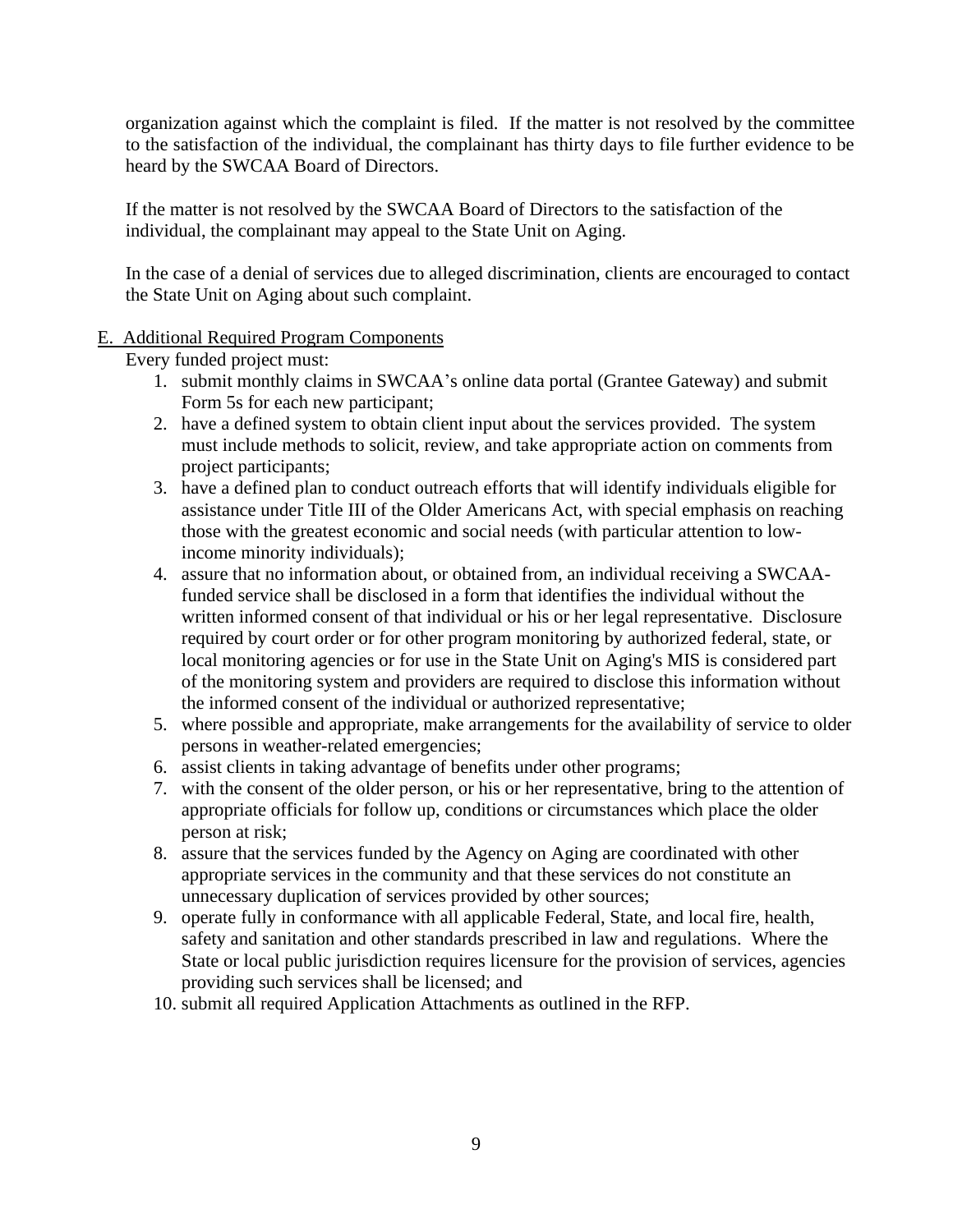# F. Starting Time for Approved Projects

Normal project period is based on the federal fiscal year: October 1 through September 30 of the following year. It is expected that each approved project will start no later than 30 days after the official beginning date shown on the Older Americans Act Title III Award.

#### G. Compliance

All programs funded by SWCAA must be in compliance with federal, state, and local laws, regulations, and licensed to perform the work they are seeking to provide. In addition, all programs must be operated in compliance with the following as they may be amended from time to time:

- Older Americans Act of 1965, as amended from time to time
- Title VI of the Civil Rights Act of 1964
- Section 504 of the Rehabilitation Act of 1973, as amended
- Age Discrimination Act of 1975, as amended
- Americans with Disabilities Act of 1990, as amended from time to time
- Federal Drug-Free Workplace Act of 1988, as amended from time to time
- Federal OMB Omni Circular
- Connecticut Public Act 07-1 concerning campaign contribution restrictions

#### H. Affirmative Action

SWCAA embraces a policy of equal opportunity and affirmative action in all operations, especially in the important areas of employment, the awarding of grants and contracts, and the delivery of services to the elderly.

SWCAA undertakes to make all decisions regarding recruiting, hiring, promotion, and provision of services without discrimination on grounds of race, national origin, religion, gender, sexual orientation, marital status, age or physical or mental handicap; it also makes specific affirmative efforts to identify and overcome the negative effects of prior or current societal discrimination on all of SWCAA operations and those of its grantee agencies and contractors.

SWCAA's commitment to the principle of affirmative action is manifested through the development and periodic up-grading of an Affirmative Action Plan, which includes specific goals and timetables, actions designed to achieve stated goals, delegation of responsibility, and the continual monitoring of performance by the supervisory staff and the Board of Directors.

Every applicant is required to submit an Affirmative Action Plan, updated for the project year, containing, at least, the following components:

- 1. A policy statement with the signature of the Chairman of the applicant agency;
- 2. A grievance procedure relating to affirmative action issues;
- 3. A vendor's statement (one to be completed by the applicant agency as well as one by any subcontractors);
- 4. The name of the Affirmative Action Officer of the applicant agency; and
- 5. Specific hiring goals and timetables for the project year.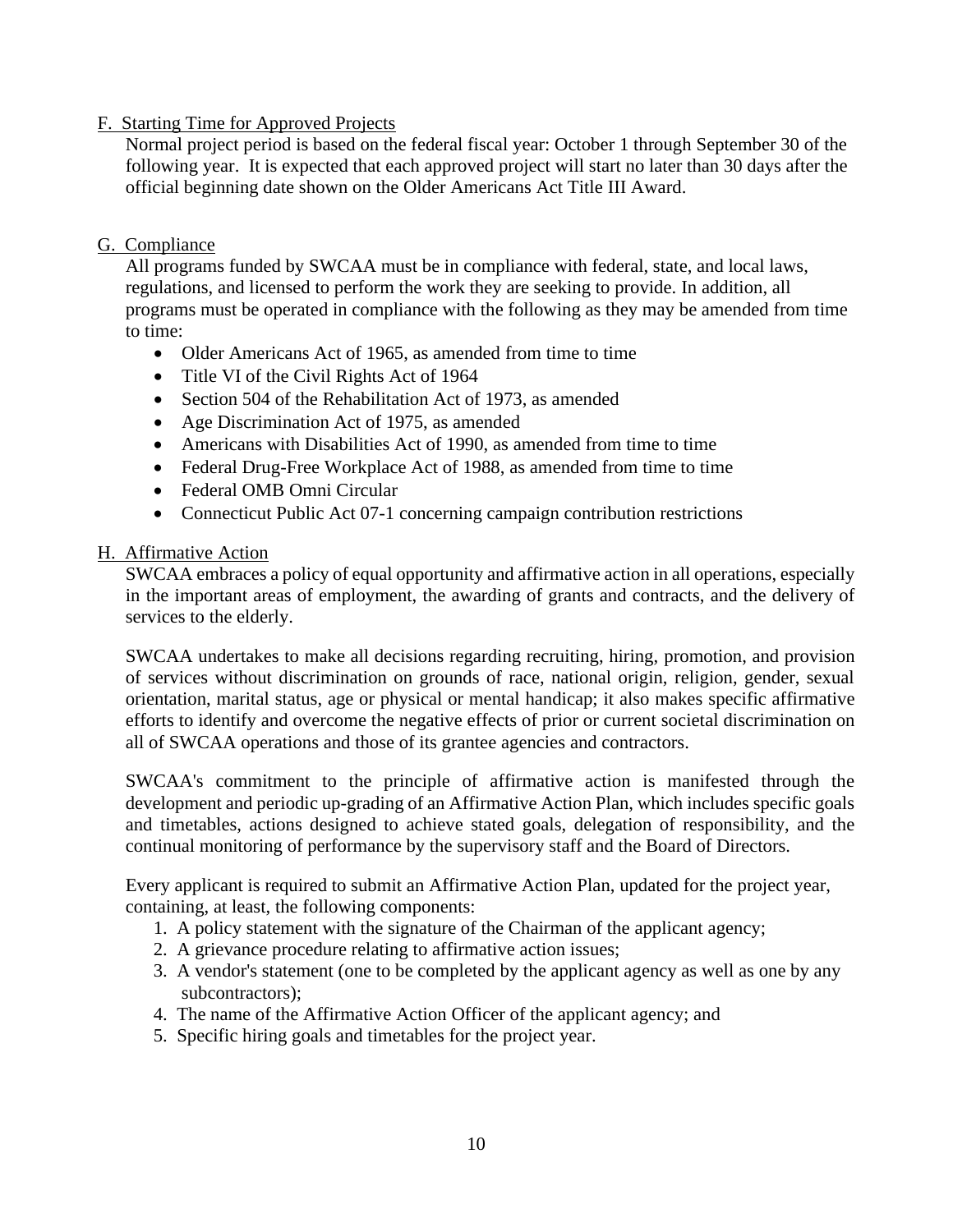# **V. APPLICATION PROCEDURES**

Throughout the application process, applicants are responsible for meeting all stated deadlines, accessing technical assistance, and following up to ensure that all documents are received by the Agency on Aging.

# A. Request for Proposals (RFP)

SWCAA issues a Request for Proposals for Older Americans Act funds each year, usually in February or March. This initiates the process of soliciting applications for award of Older Americans Act funds for the federal fiscal year beginning the following October. The Request for Proposals announces the purpose and estimated amount of available funding. It may include specific priority services for the upcoming fiscal year.

The Request for Proposals, Application, Budget, and all supporting documents are posted at [www.SWCAA.org.](http://www.swcaa.org/) Notification of this posting is through:

- 1. Mailing to a list of current grantees and other interested provider agencies and municipalities in the region. To be added to this mailing list, send your contact information to gjames@SWCAA.org;
- 2. Publication of legal notices in the area's public media; and
- 3. Posting on available social media sites.

# B. Technical Assistance

SWCAA will provide technical assistance sessions to all prospective applicants. Attendance may be required for any grant writer and or any person responsible for the application and budget preparation. Applicants should review the application package prior to attending the technical assistance session and should bring a copy of the application and budget with them to the session. Current requirements and details will be included in each Request for Proposals. Applicants may also contact the SWCAA grants manager at any time prior to the application due date with questions.

#### C. Application for Project Award

The application deadline will be published in the Request for Proposals and in the application package. **NO APPLICATIONS WILL BE ACCEPTED AFTER THE PUBLISHED DEADLINE.**

The Application (in Word and signed in PDF format), Budget (in Excel) and required Application Attachments must be submitted electronically to GJames@swcaa.org.

Applicants must complete each section and sub-section of the application. Budgets must be complete and accurate and shall represent the entire cost of providing the requested services. No extraneous material will be accepted.

The contact person for technical assistance in completing the application is Gretchen James, at the SWCAA office 203-814-3620 or GJames@swcaa.org.

#### D. Proposal Review and Award Process

SWCAA's decision-making process is designed to: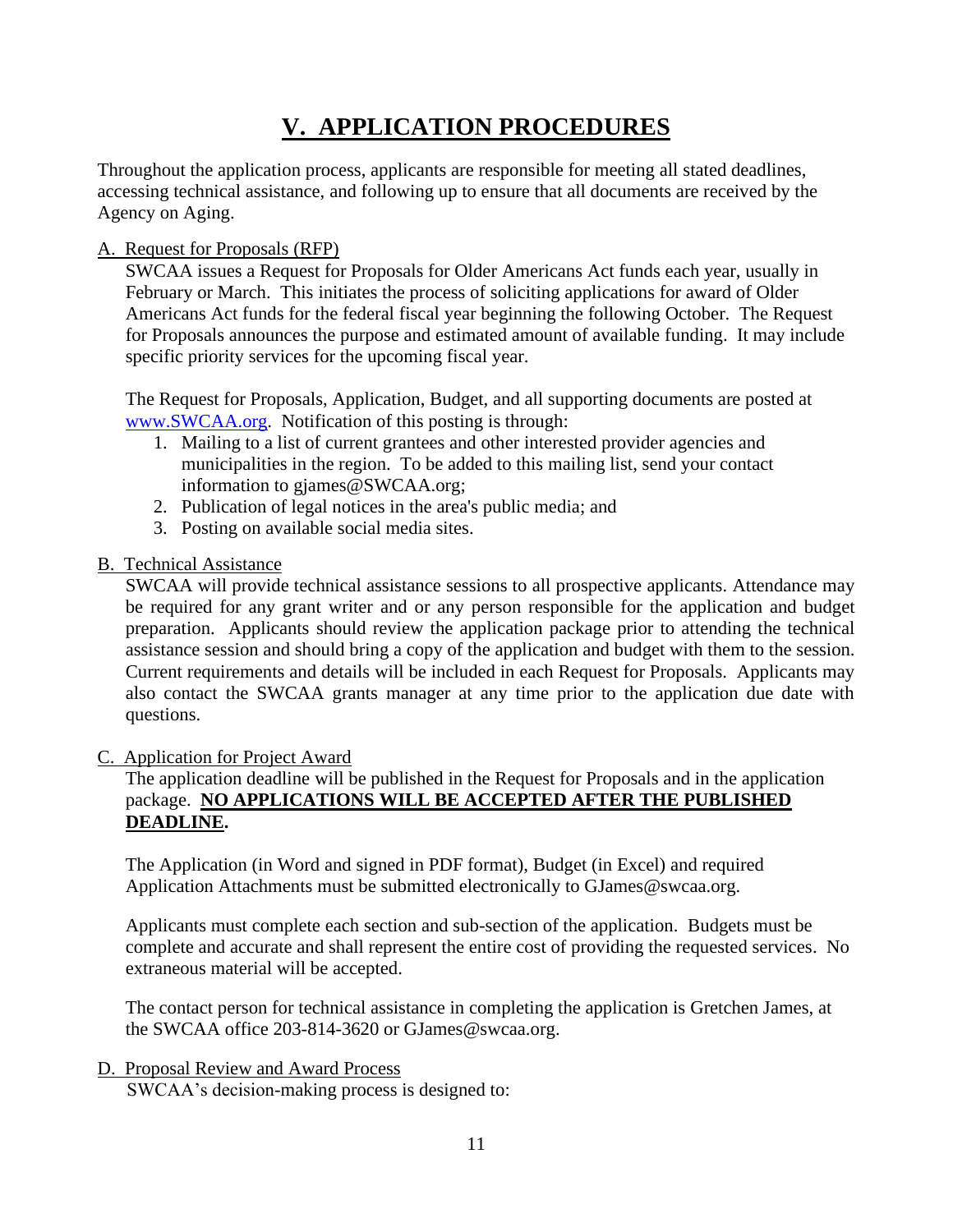- Fairly and consistently evaluate grantees;
- Emphasize meaningful outcomes;
- Include new program applicants; and
- Require competence from its grantees.
- 1. SWCAA staff will review application packages for completeness. SWCAA staff may contact the applicant for clarification, if necessary. Incomplete applications will not receive further consideration.
- 2. Complete application packages will be distributed to members of the SWCAA Allocations Subcommittees for review. Allocations Subcommittees are made up of SWCAA Board of Directors and Advisory Council members.
- 3. For new applicants and/or proposals for new programs, either a site visit or an interview with an allocations committee will be scheduled in May or June.
- 4. The SWCAA Allocations Subcommittees will meet to discuss applications in late May or early June. Evaluation criteria will include:
	- Clients to be served, particularly low income and minority clients
	- Community need for service to be provided
	- Demonstrated quality of program
	- Cost effectiveness
	- Administrative competence
	- Past performance
- 5. The Allocations Subcommittees make award recommendations. The Allocations Committee reviews all subcommittee recommendations and presents a final recommendation to the SWCAA Board of Directors.
- 6. The SWCAA Board of Directors votes on awards the third Thursday in June. For each application reviewed, SWCAA reserves the right to:
	- award the full amount requested;
	- award a lower amount than requested; or
	- reject the application, in whole or in part.
- 7. Award letters are mailed to all applicants within ten (10) days of the Board decision.

# E. Appeals Process

Any applicant for a grant or contract from/with SWCAA whose application is rejected or approved in an amount that is at least 25% less than the amount requested may appeal the funding decision of the Board of Directors of SWCAA if and only if there is evidence that SWCAA's funding process, as defined in its Policy and Procedure Manual, was not followed.

The applicant shall initiate the appeal process by submitting a written appeal request to the Chairman of the SWCAA Board of Directors and a copy to the SWCAA Executive Director within ten (10) business days following the dispatch date of the written notification of the SWCAA decision. The request shall:

- 1. identify the section of the Policy and Procedure Manual the applicant believes was not followed; and
- 2. state with specificity how the applicant believes the funding process has been violated; and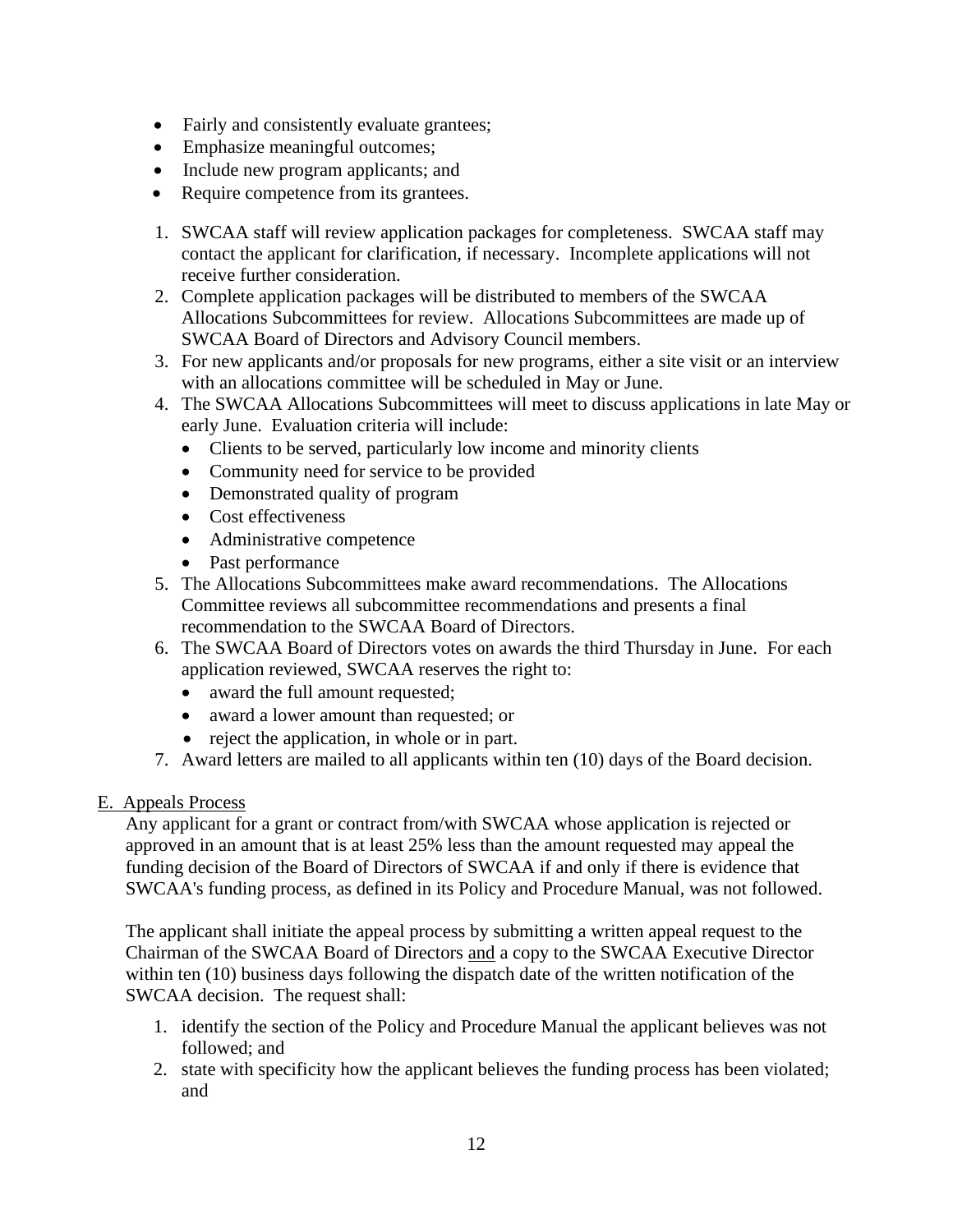3. be dispatched or hand delivered within ten (10) business days from the dispatch date of SWCAA's written notification.

Upon receipt of a request to appeal, the Chairman of the SWCAA Board of Directors and the SWCAA Executive Director shall screen the request to determine whether on its face it meets the qualifications listed above and shall send the applicant a written notice as to the decision within ten (10) business days of the dispatch date of the written appeal request. If the appeal request on its face meets the qualifications, said written notice shall include the date set for a hearing before the SWCAA Board of Directors not later than twenty (20) business days following the dispatch date of the written appeal request. At the hearing, the applicant shall be given an opportunity to make a statement and present further evidence to support the applicant's claim. The Board may ask questions of the applicant. The Board shall review the appeal on its merits and dispatch a written decision as to the claim within ten (10) business days of the hearing. Within this paragraph, the terms SWCAA Board of Directors, Chairman of the SWCAA Board of Directors, SWCAA Executive Director and applicant shall be deemed to include "or its, her or his designee(s)" in all references.

For the purposes of the preceding two (2) paragraphs, the date of dispatch shall be evidenced by postmark, postal or other receipt, indicating date and place of sending or hand delivery.

If the appeal is rejected or denied, the applicant may appeal the SWCAA decision to the Connecticut State Department on Aging, by submitting a written request to the Connecticut State Unit on Aging, 55 Farmington Avenue, 12<sup>th</sup> Floor, Hartford, CT 06105 and a copy to the SWCAA Executive Director within thirty (30) calendar days of receiving written notice from SWCAA. (Revised 11/2011) (Address updated 7/7/15)

# **VI. POST AWARD PROCEDURES**

# A. Notification of Award

- 1. After award of the grant/contract by the SWCAA Board of Directors, the applicant is notified in writing of the decision.
- 2. If the award is for an amount different from that requested, revised budgets, service targets, and other additional information shall be required before the formal Older Americans Act Title III Award can be issued.

# B. Acceptance of Award

Grant/Contract documents, which include conditions and obligations of the grantee, are prepared and forwarded to the recipient agency. The following must be signed by an authorized official of the recipient agency and returned to SWCAA before any payment on the grant will be made:

1. Older Americans Act Title III Award Document. **An applicant offered a grant or contract must accept or reject the offer within 45 days of the date of issuance by returning the signed Older Americans Act Title III Award Document issued by the Agency on Aging or rejecting the award in writing**. Should no correspondence indicating either acceptance or rejection be received within the 45-day period, the Agency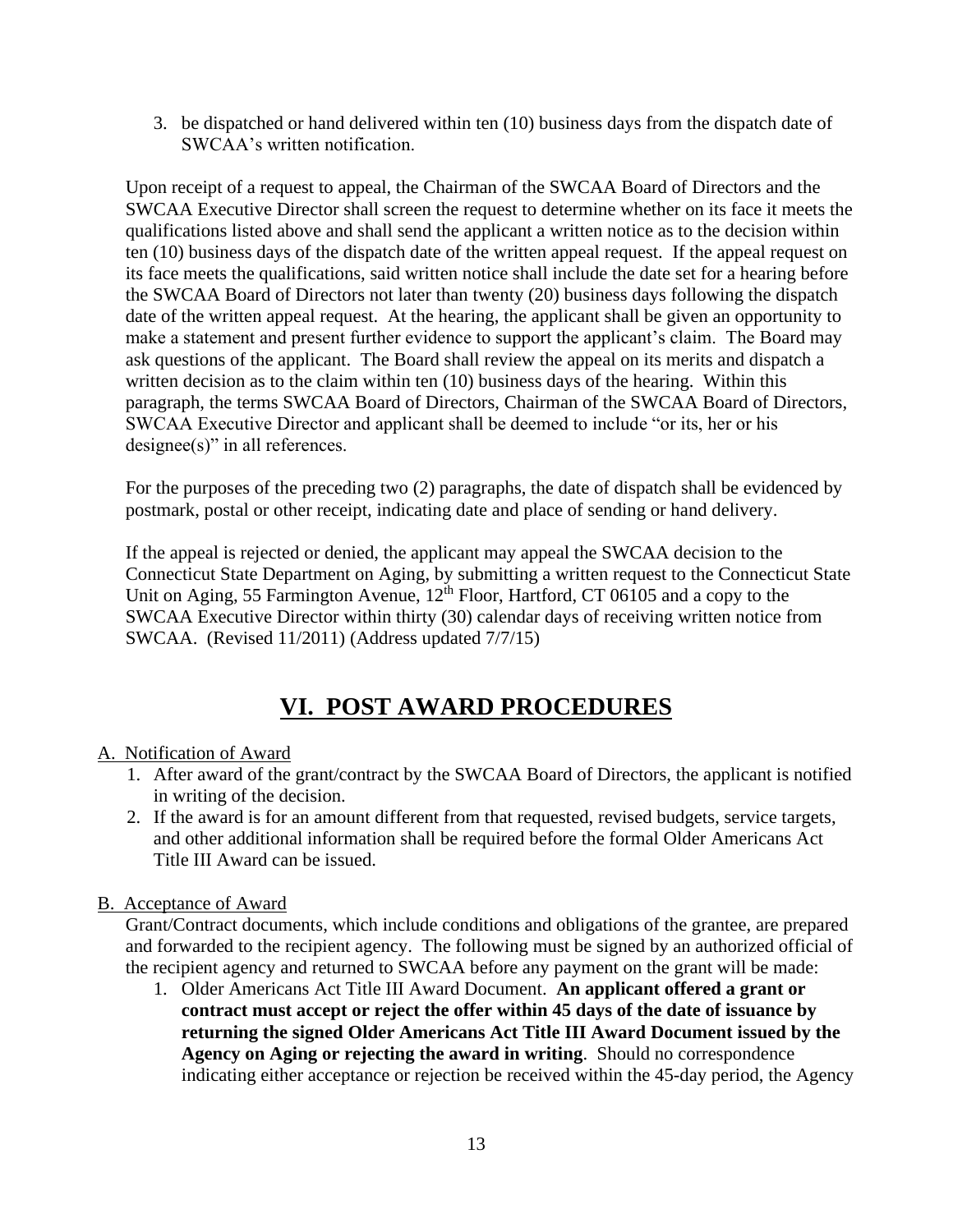on Aging will consider the offer rescinded on the  $46<sup>th</sup>$  day and will so notify the applicant in writing.

In addition, the following documentation must be provided by the grantee before any grant payments will be made:

- 1. Grievance Procedure;
- 2. Voluntary Contributions Procedure;
- 3. Certificate of Insurance: The Provider shall carry and maintain at all times during the term of the award, and during the time that any provisions survive the term of the award, sufficient general liability insurance to satisfy its obligations under this award. The Provider shall name the Southwestern Connecticut Agency on Aging as an additional insured on the policy and shall provide a copy of the Certificate of Insurance to the Agency on Aging prior to the effective date of the award. The Provider shall not begin performance until the delivery of the policy to the Agency on Aging. This section shall survive the termination, cancellation or expiration of the award, and shall not be limited by reason of any insurance coverage; and
- 4. ACH Direct Deposit Agreement Form. Grant payments are only made by ACH direct deposit.

C. Starting Time for Approved Project

The normal project period is based on the federal fiscal year: October 1 through September 30 of the following year. It is expected that each approved project will start no later than 30 days after the official commencement date referenced on the Older Americans Act Title III Award.

#### D. Project Monitoring and Evaluation

SWCAA is responsible for the monitoring of Title III-funded projects. SWCAA's monitoring process includes but is not limited to:

- 1. review of monthly MIS and/or other service performance reports;
- 2. review of monthly claims in SWCAA's online data portal (Grantee Gateway);
- 3. on-site visits to agencies by SWCAA staff and members of SWCAA's Board and Advisory Council; and
- 4. review of year-end report from award recipients.

The purpose of monitoring is to ensure that:

- 1. program objectives are met;
- 2. award recipients are accountable both programmatically and financially under the terms and conditions of the award; and
- 3. alternative program strategies are developed if those previously conceived are not feasible.

#### E. Access to Information

All records pertaining to a grant issued by the Agency on Aging shall be kept on file for a minimum of five (5) years after final payment and closure of all pending matters and shall be made available for a state or federal audit.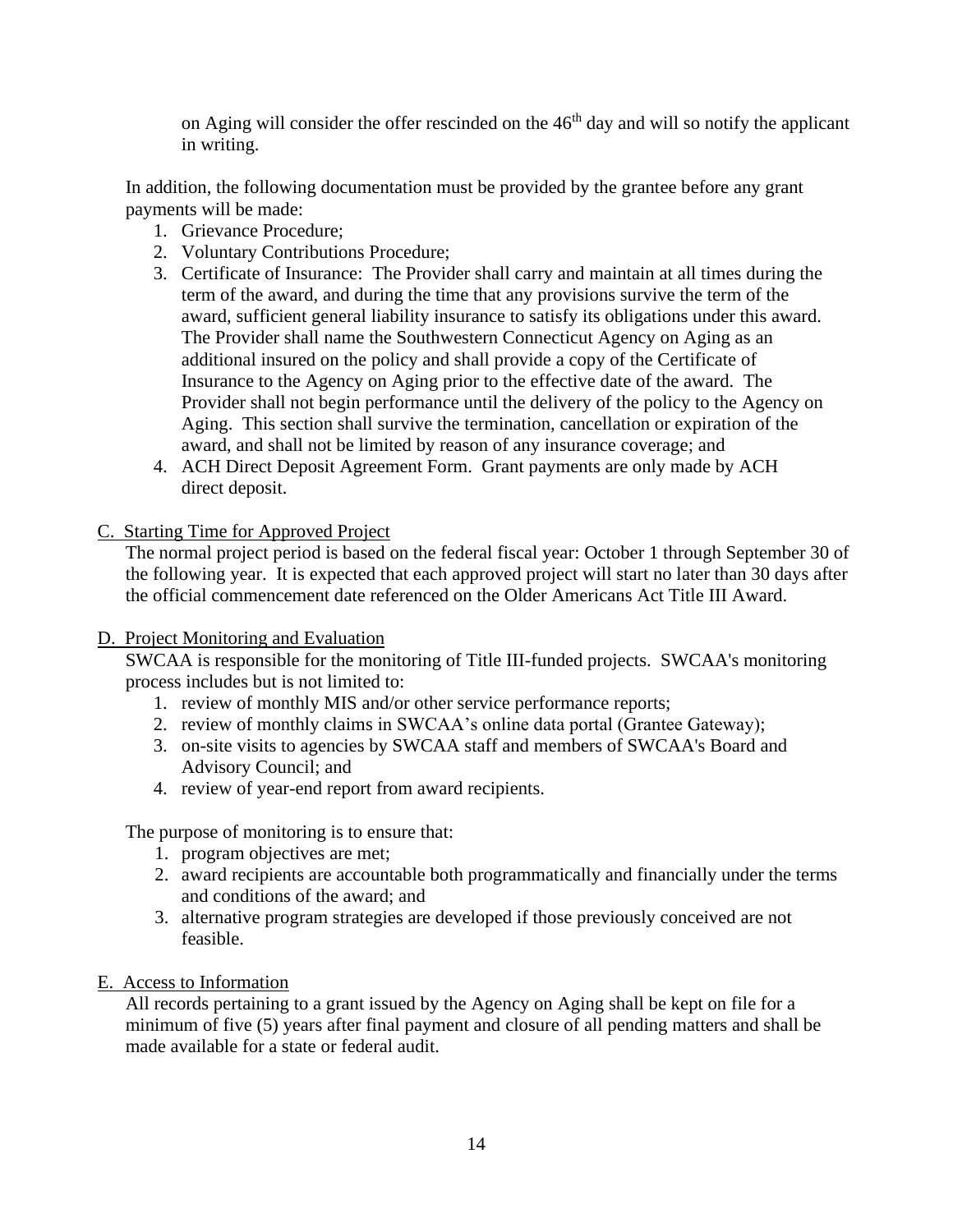# F. Project Termination

If a grantee fails to provide services in accordance with the approved grant, SWCAA may terminate the grant, giving the grantee in writing the reasons for such termination. The grantee has the right to appeal to the SWCAA Board of Directors. If a grantee wishes to terminate a project prior to its expiration date, a written notice of such termination shall be given to the Agency on Aging at least thirty (30) days in advance of the requested termination date.

# **VII. FINANCIAL MANAGEMENT**

## A. Reporting and Record Keeping Requirements

The Grantee shall maintain an accurate account of expenditures of both the federal and the nonfederal portions of the grant budget and submit monthly claims in Grantee Gateway; shall maintain appropriate records of clients served and services provided; shall submit monthly MIS reports on forms provided by the Agency on Aging; and shall submit additional reports and attend training sessions as required by the Agency on Aging.

Due dates for Grantees to submit claims to the Agency on Aging:

- 1. By the 15th of each month, all claims must be finalized in SWCAA's online data portal (Grantee Gateway) for services provided during the previous month, and all client contributions must be entered in Grantee Gateway and;
- 2. FORM 5 Intakes for new clients must be submitted through the online data portal for services provided during the previous month in real time. It generally takes SWCAA 3 business days to process Form 5s Intakes before Grantees can add service units to those clients.

#### **Payment will be withheld for failure to submit any required reports by the scheduled due dates. Failure of a recipient to meet financial and program reporting requirements for 120 days will result in termination of award.**

#### B. Maintenance of Records

- 1. Accounting records, supporting documents, statistical records, and all other records pertinent to the grant or contract shall be maintained and available for examination by personnel of SWCAA, state, and federal agencies.
- 2. Such records shall be retained by grantees for a minimum period of five (5) years from the date the grantee submits its last expenditure report.

# C. Audit

Public and private non-profit agencies receiving federal funds must comply with all applicable government audit standards and requirements. Title III funds must be clearly identified in agencywide audits. An audit report must be submitted with the initial application and subsequent year audits for each funded agency must be sent to SWCAA as soon as available. Any agency required to obtain a state or federal single audit must include that report with the financial audit. If the audit includes any audit findings, a letter from management addressing how management is responding to the findings must also be submitted.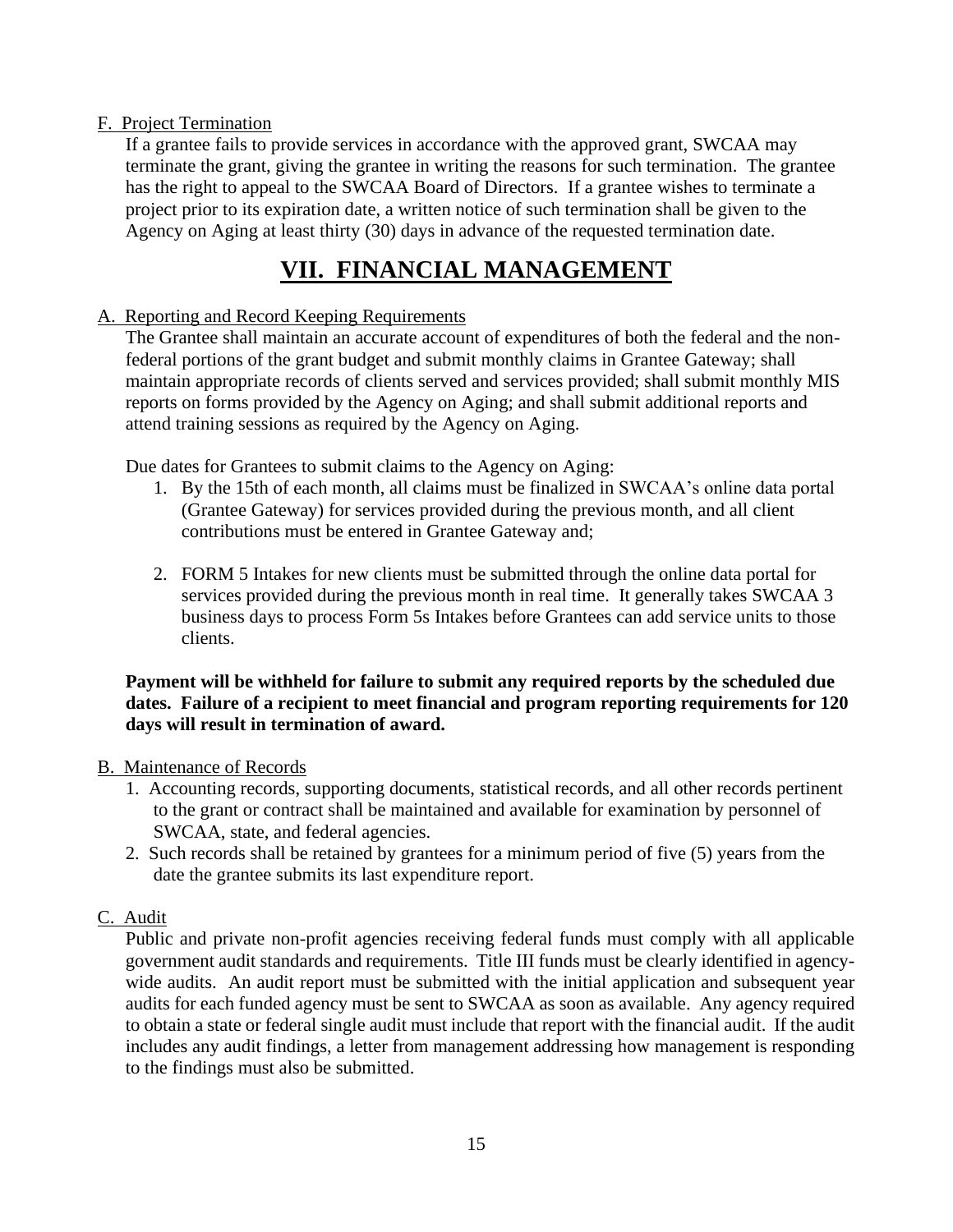If your charitable nonprofit receives money from the federal government and expends more than \$750,000 of federal dollars in a single fiscal year, the organization is most likely required to have an independent financial audit referred to as a "Single Audit." A State Single Audit is required when expenditures of state financial assistance equal or exceed \$300,000 in the auditee's fiscal year.

If an applicant does not have an audit SWCAA will accept Financial Statements from a Certified Public Accountant and an IRS Form 990.

## D. Requirements for Payment

- 1. SWCAA payments to grantees are made based upon the availability of federal and state funds and review of grantees' financial and MIS reporting.
- 2. Monthly payments, beginning in November, will be made to grantees who are up-to-date with reporting requirements. Quarterly payments may be made on small grants.
- 3. Consistent errors with Form 5 Intakes and MIS submissions may effect an Agency's future funding prospects.

### E. Payment Procedures

- 1. Monthly payments will be made to contract recipients based on approved claims in Grantee Gateway. If finalized claims and client contributions are not submitted by the  $15<sup>th</sup>$  of the month, payments may be delayed until the following payment period.
- 2. Payments are made by direct deposit (ACH), usually on the  $1<sup>st</sup>$  of each month. Grantees will be required to provide necessary account and contact information to facilitate ACH payment.

# F. Equipment Policies

SWCAA discourages the use of Title III funds for lease or purchase of equipment because of the extensive monitoring requirements. However, if equipment is leased or purchased with Title III monies, the following procedures must be followed:

- 1. Prior to the purchase of any non-consumable item valued at \$500 or more, the grantee must obtain three (3) written bids, which shall remain in the project file.
- 2. The grantee shall maintain an inventory of all equipment purchased with Title III funds or contributed as non-federal match.
- 3. Upon termination of the grant, such equipment may remain with the grantee providing the grantee assures that the continued use of the items will further the objectives of the Older Americans Act. In the absence of such assurance, the Agency on Aging may reclaim the equipment or its cash value.

# **VIII. DEFINITIONS**

As defined by the Older Americans Act of 1965, as amended or the State of Connecticut Cost Standards

1. "At risk for institutional placement": with respect to an older individual, that such individual is unable to perform at least two (2) activities of daily living without substantial assistance (including verbal reminding, physical cuing, or supervision) and is determined by the state involved to be in need of placement in a long-term care facility.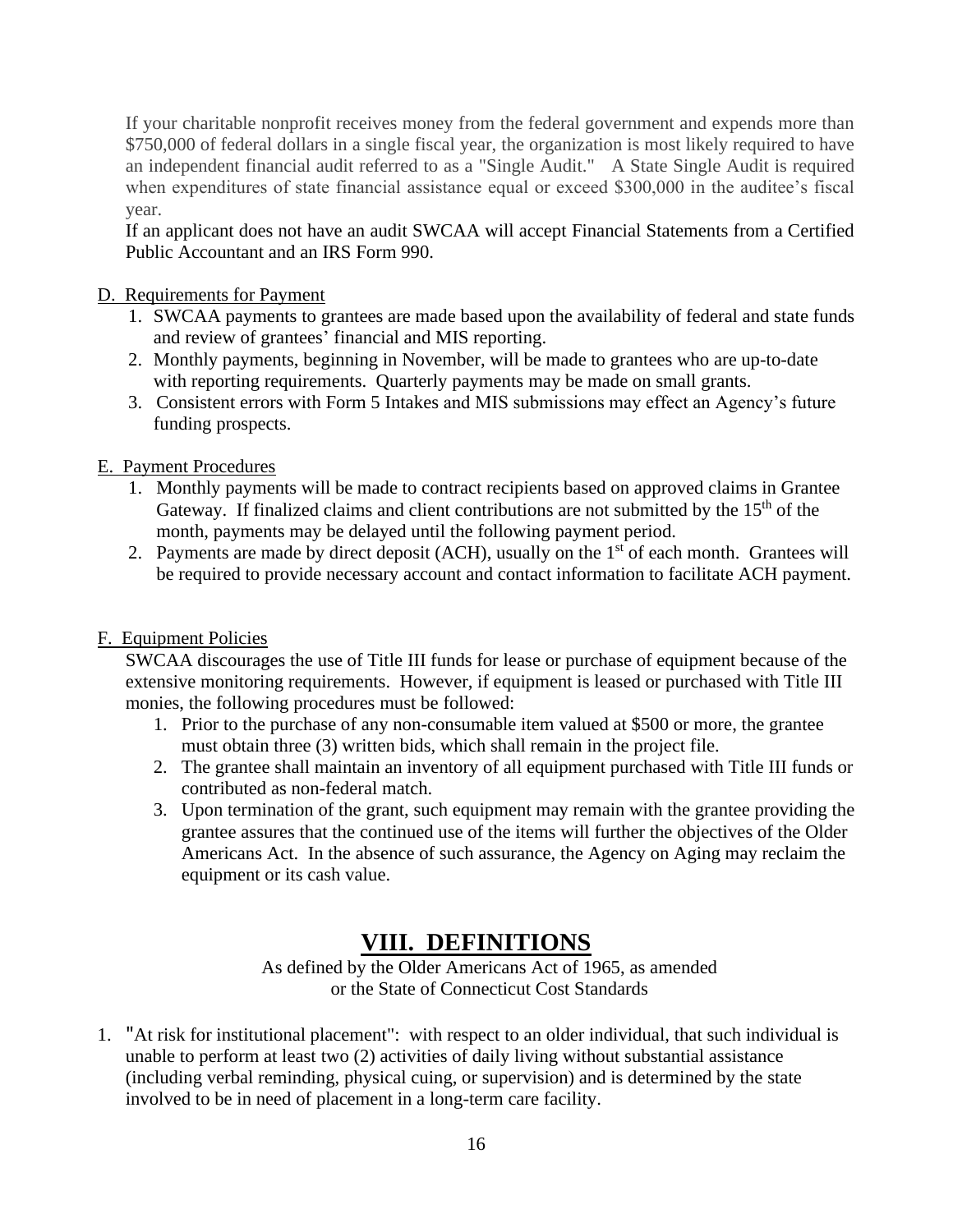- 2. "Child": (in reference to eligibility for Title III E, Grandparents Raising Grandchildren programs): an individual who is not more than 18 years of age or who is an individual with a disability.
- 3. "Cost Allocation Plan (CAP)": a plan that summarizes the methods and procedures an agency will use to allocate agency costs. The methodology must result in a reasonable and equitable distribution of expenses. A CAP plan is typically approved by the Board of Directors and reviewed annually.
- 4. "De minimus Indirect Cost Rate": an approved method of calculating indirect costs by utilizing 10% of modified total direct costs. If chosen, this methodology once elected must be used consistently for all Federal awards until such time as a non-Federal entity chooses to negotiate for a rate.
- 5. "Direct Allocable Costs": joint costs that are allocated directly to two or more programs activities. Direct allocable cost examples:
	- Costs that can be allocated in reasonable proportion to the benefits received
	- Must be allocated based on the documented methodology in the Cost Allocation Plan
	- A portion of a salary if the employee works on two or more projects
- 6. "Direct Costs": Costs that can be identified specifically with a particular cost objective, or that can be directly assigned to such activities relatively easily with a high degree of accuracy. Direct cost examples:
	- Purchase of art supplies for projects at a multifunction Senior Center
	- Program Coordinator who can be specifically identified with the project or entity
	- Insurance rider to cover volunteers specific to one home delivered meal program
	- The cost of rent **if** the space is only used for the proposed project or a portion of the rent can be calculated for the use of the proposed project
- 7. "Federally Negotiated Indirect Cost Rate": A rate utilized to calculate indirect costs based on documentation submitted to and approved by a Federal awarding agency.
- 8. "Fiscal Sponsorship": refers to a relationship in which one organization shares its tax exempt status with another. A fiscal sponsor for a prospective Title III project would need to be the applicant/grantee for Title III funds and would maintain fiduciary responsibility for the project. The agency providing the services would be treated as a subcontractor for Title III purposes. For additional information about fiscal sponsorship: https//www.councilofnonprofits.org/toolsresources/fiscal-sponsorship-nonprofits.
- 9. "Focal point": a facility established to encourage the maximum collocation and coordination of services for older individuals.
- 10. "Grandparent or older individual who is a relative caregiver": (in reference to eligibility for Title III E, Grandparents Raising Grandchildren programs): a grandparent or step-grandparent of a child, or a relative of a child by blood, marriage, or adoption who is 55 years of age or older and-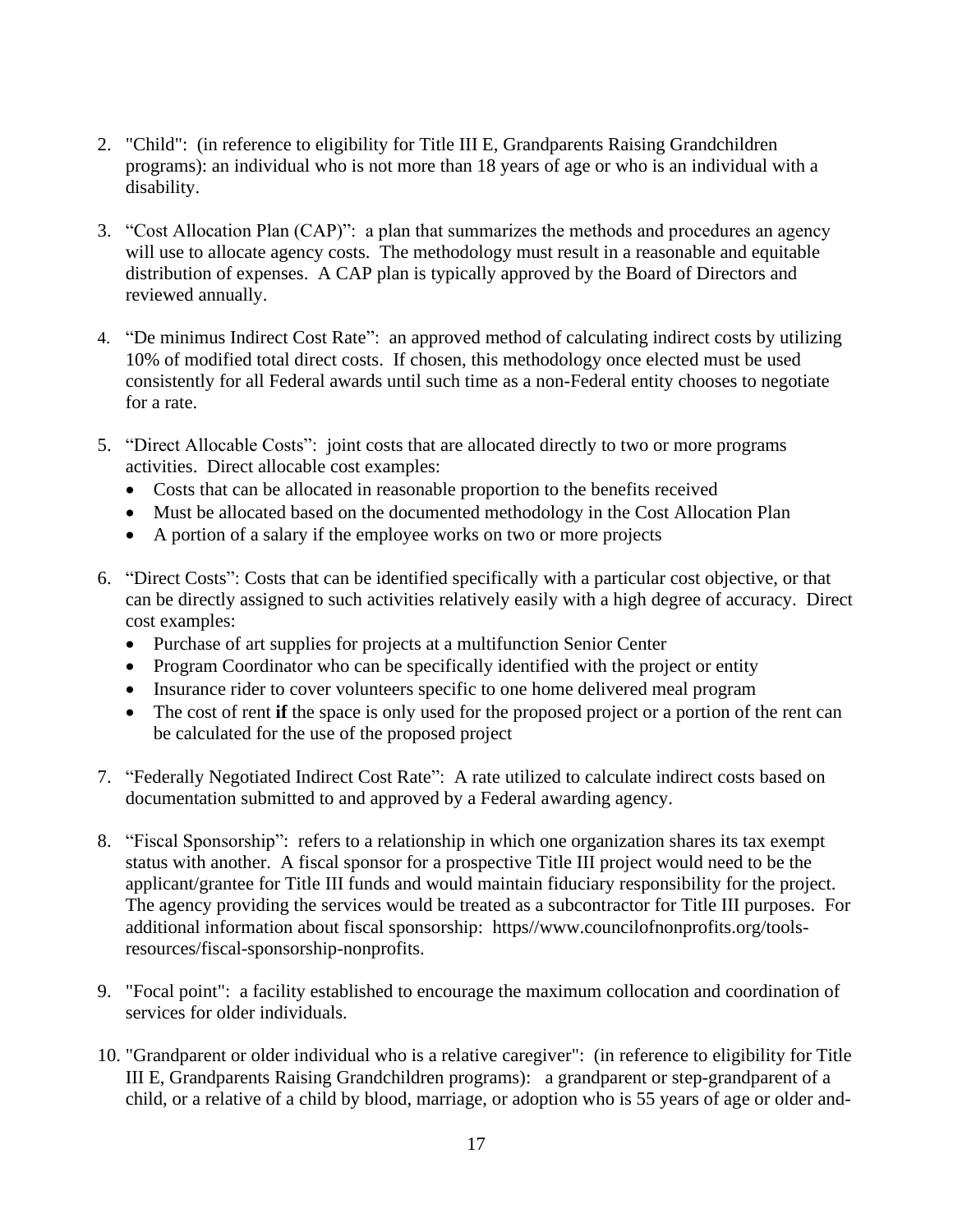- lives with the child:
- is the primary caregiver of the child because the biological or adoptive parents are unable or unwilling to serve as the primary caregiver of the child; and
- has a legal relationship to the child, such as legal custody or guardianship, or is raising the child informally.
- 11. "Grant": an agreement between two parties whereby financial assistance is provided to carry out a specific project, service, or activity. Grant funds are disbursed during the fiscal year based on program expenditures
- 12. "Greatest economic need": need resulting from an income level at or below the federal Department of Health and Human Services Poverty Guidelines.
- 13. "Greatest social need": need caused by non-economic factors, which include physical and mental disabilities; language barriers; cultural, social, or geographical isolation, including isolation caused by racial or ethnic status—that restricts an individual's ability to perform normal daily tasks or threatens the capacity of the individual to live independently.
- 14. "Indirect Costs": Costs incurred for a common or joint purpose benefitting more than one cost objective, and not readily assignable to the cost objectives specifically benefitted, without effort disproportionate to the results achieved. Indirect costs must be calculated by one of the following:
	- Federally negotiated indirect cost rate (must be documented);
	- De minimus rate of 10% of modified total direct costs; or
	- A negotiated rate based on actual costs included in project budget may be considered.
- 15. "In-Kind": Donated resources that are available to the project by a third party; such as, building space, utilities, volunteer personnel time, donated equipment or supplies. In-kind personnel services shall be valued using standard guidelines. (See www.independentsector.org/ programs/research/volunteer\_time.html for standard value of volunteer time.)
- 16. "Minority", as designated by the federal Office of Management and Budget, includes: Black/African American, Hispanic, Native American/Alaskan Native, Asian American, or Native Hawaiian/Pacific Islander.
- 17. "MIS Service": See Service Definitions
- 18 "Modified Total Direct Costs": The 10% de minimus indirect costs rate must be applied to the total direct costs modified by the removal of the following costs:
	- Subrecipient (subcontractor) expenditures exceeding 25K (for each subrecipient)
	- Capital expenditures
	- Charges for patient care
	- Rental costs
	- Tuition remission
	- Scholarships and fellowships
	- Participant support costs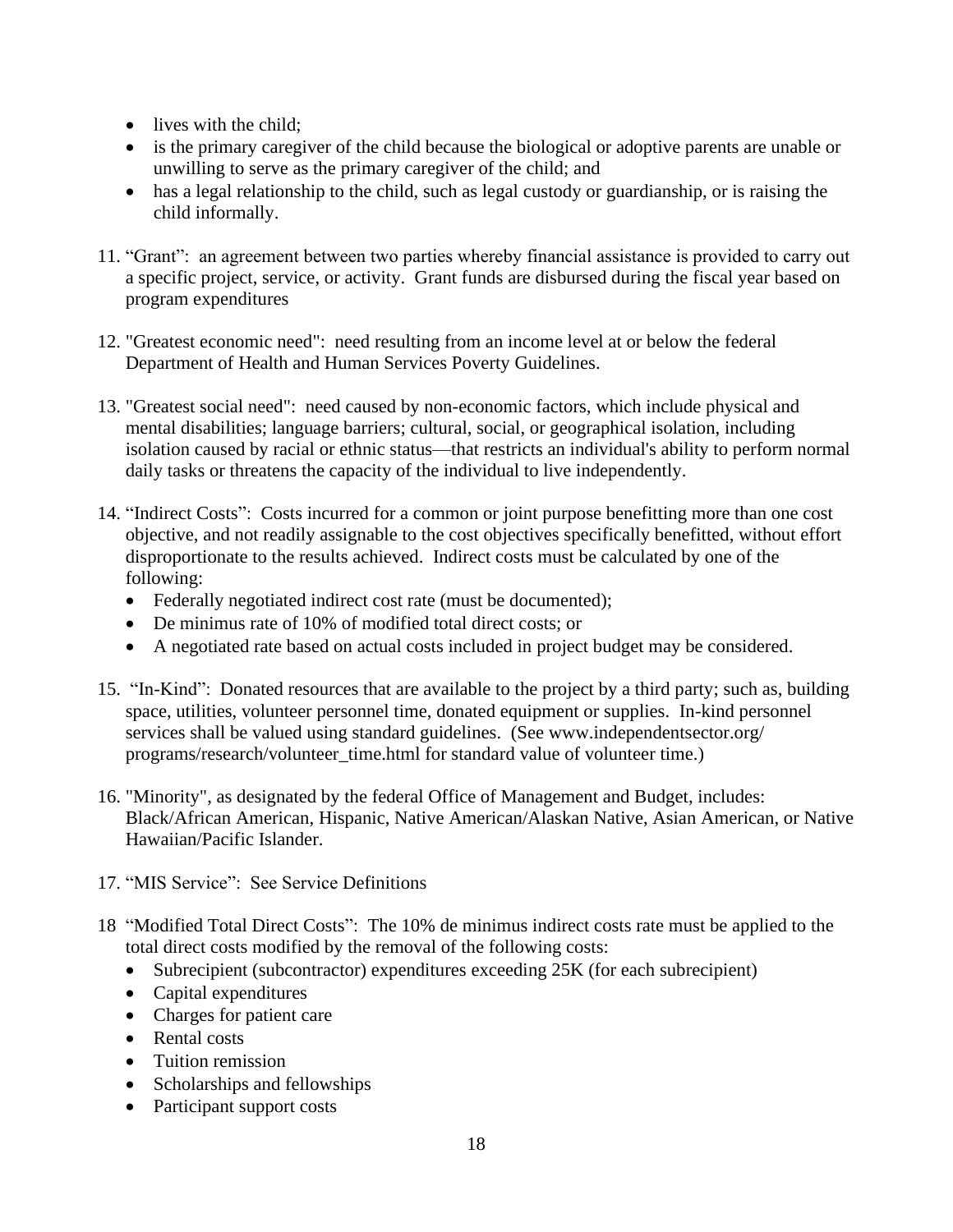- 19. "Multipurpose senior center": a community facility for the organization and provision of a broad spectrum of services, which shall include provision of health (including mental health), social, nutritional, and educational services and the provision of facilities for recreational activities for older individuals.
- 20 "Near poor": income at or below 150% of the federal Department of Health and Human Services Poverty Guidelines (including those in "poor" category).
- 21. "Non-Federal Match": All Title III B and Title III E funded projects must include matching resources from non-federal sources. These may be either cash from other sources or in-kind services; such as, building space, utilities, personnel time, equipment, etc., which is not being used as a match for another federal program. Community Development Block Grant is the only federal funding source that can be used as match. Project income such as third-party reimbursements, fees, etc., is allowable as non-federal match. Client contributions may not be included as non-federal match. See pages 6 and 7 for additional details of match requirements.
- 22. "Older individual": an individual who is 60 years of age or older.
- 23. "Organization": the public, incorporated private 501(c)3 non-profit agency; municipality; or private, for profit company which will provide operational and fiduciary responsibility for a proposed project.
- 24. "Participant Support Costs": direct costs for items such as stipends or subsistence allowances, travel allowances, and registration fees paid to or on behalf of participants or trainees (but not employees) in connection with conferences, or training projects.
- 25. "Performance-based Contract": an agreement between two parties whereby a specific service is purchased at a pre-determined rate. Grant funds are disbursed during the fiscal year at an agreedupon unit rate based on the number of services actually reported.
- 26. "Poor": income at or below 100% of the federal Department of Health and Human Services Poverty Guidelines.
- 27. "Poverty Guidelines": See chart of Federal Poverty Guidelines as established by the U.S. Department of Health and Human Services. Services provided to clients at or below 100% of the poverty guidelines and those at or below 150% of the poverty guidelines will be tracked. "Low Income" guidelines used by other Federal programs do not apply to Title III funded programs.
- 28. "Project": relates to the proposed project or program for which funding is requested for the next fiscal year. The term "project" does not refer to an entire organization or to a current program or project.
- 29. "Service": See the separate lists of service definitions. These are the services that are eligible to receive Title III funding. Choose the service or services which best describe the service or services your project will provide. The service definition list also includes the unit of service